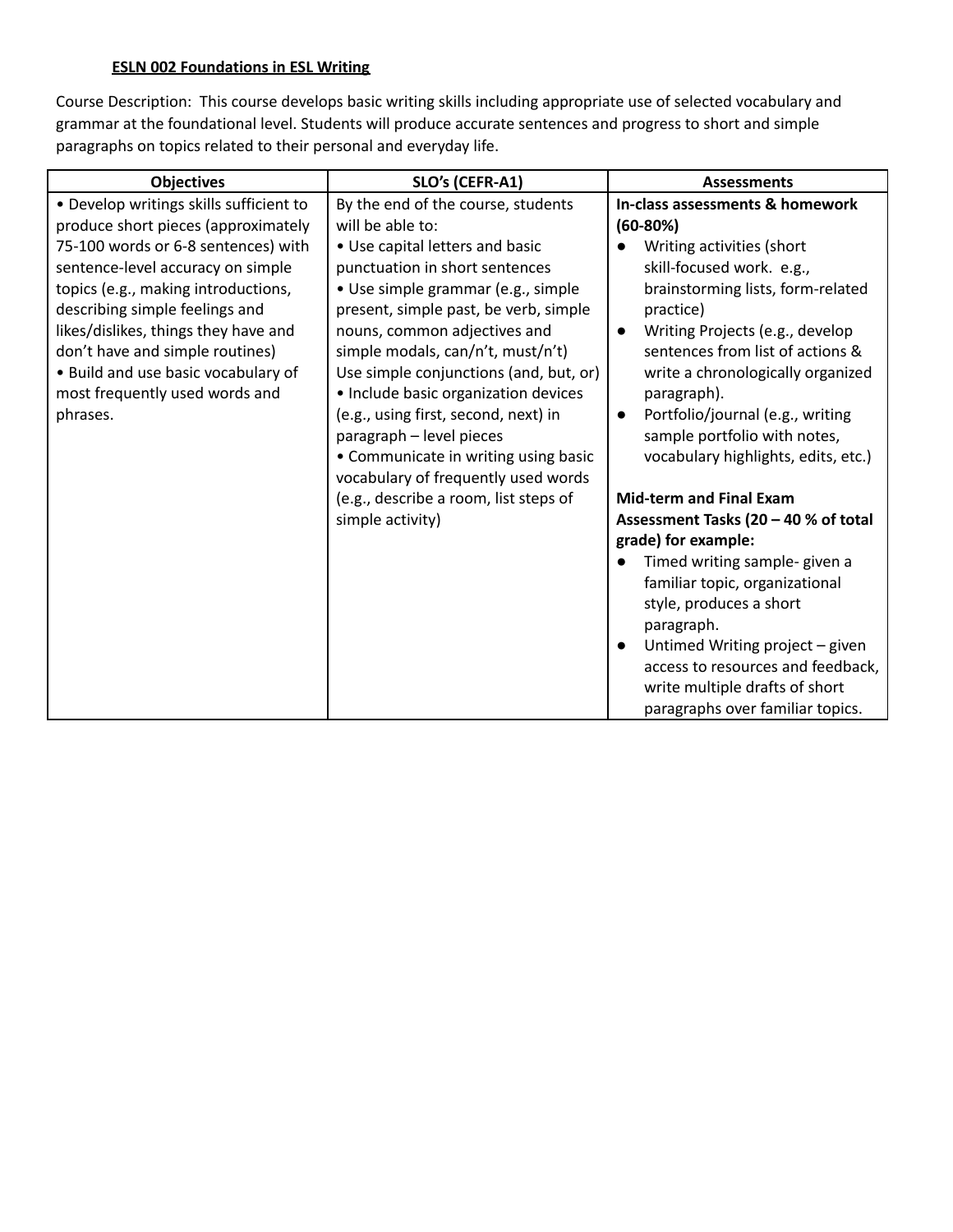## **ESLN 012/112 Beginning ESL Writing**

Course Description: This course builds on students' knowledge of sentence writing and leads them through the process of writing paragraphs. Students write, revise, and edit paragraphs on a variety of personal topics. Students develop their use of basic vocabulary and grammar.

| <b>Objectives</b>                                                                                                                                                                                                                                                                                                         | SLO's (CEFR-A2)                                                                                                                                                                                                                                                                                                                                                                                                                                                                                | <b>Assessments</b>                                                                                                                                                                                                                                                                                                                                                                                                                                                                          |
|---------------------------------------------------------------------------------------------------------------------------------------------------------------------------------------------------------------------------------------------------------------------------------------------------------------------------|------------------------------------------------------------------------------------------------------------------------------------------------------------------------------------------------------------------------------------------------------------------------------------------------------------------------------------------------------------------------------------------------------------------------------------------------------------------------------------------------|---------------------------------------------------------------------------------------------------------------------------------------------------------------------------------------------------------------------------------------------------------------------------------------------------------------------------------------------------------------------------------------------------------------------------------------------------------------------------------------------|
| • Develop writing skills to produce &<br>edit coherent paragraphs with<br>sentence-level accuracy and logical<br>organization over personal and<br>general-interest topics<br>• Develop functional vocabulary of<br>words and terms frequently used in<br>every-day and general interest topics<br>and elementary grammar | By the end of the course, students<br>will be able to:<br>. Write and edit simple, compound<br>and some complex sentences in a<br>variety of verb tenses using simple<br>connectors (because, then)<br>· Write related sentences to produce<br>an organized paragraph on a specific<br>topic (e.g., brief biography or<br>description of family, recent travel,<br>familiar location)<br>• Revise a paragraph to make it<br>clearer with stronger support<br>• Use basic vocabulary in writing | In-class assessments (50-60%)<br>Writing activities (Skill-focused<br>work for writing production at<br>the paragraph level, e.g.,<br>organizing sentences in logical<br>order, adding connectors within a<br>paragraph)<br>Writing Projects (e.g., develop<br>$\bullet$<br>sentences from a list of actions &<br>write a chronologically organized<br>paragraph).<br>Portfolio/journal (e.g., e-portfolio<br>to showcase improvement over<br>multiple drafts, with student<br>commentary.) |
|                                                                                                                                                                                                                                                                                                                           |                                                                                                                                                                                                                                                                                                                                                                                                                                                                                                | <b>Mid-term and Final Exam</b><br>Assessment Tasks (40-50% of total<br>grade) for example:<br>Paragraph revision task: improve the<br>overall structure of a basic paragraph<br>and remove unrelated sentences<br>Paragraph production task: assessing<br>the ability to write a paragraph on a<br>familiar topic for fluency and<br>accuracy related to vocabulary,<br>grammar, spelling, and basic<br>organization.                                                                       |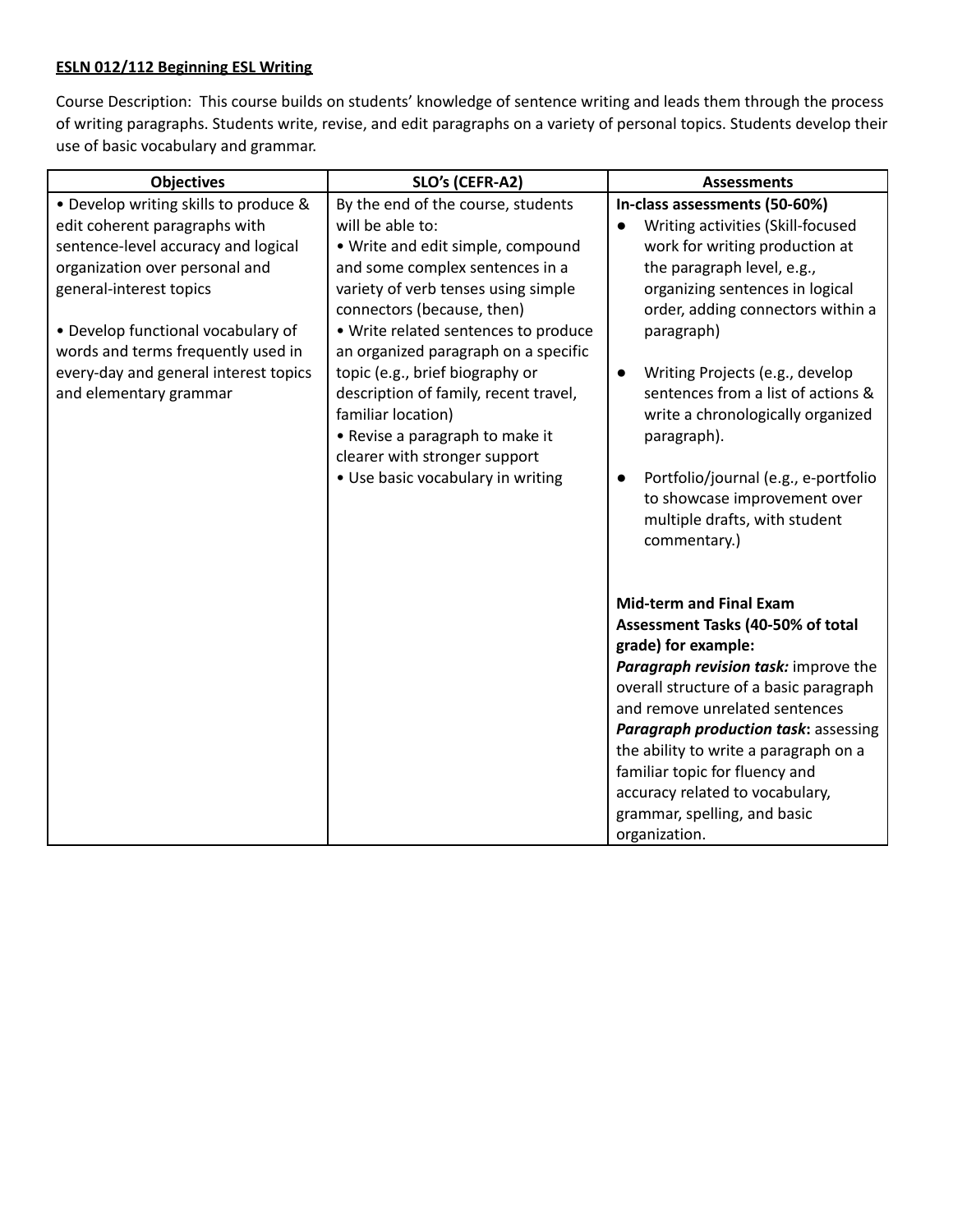## **ESLN 022/212 Intermediate ESL Writing**

Course Description: This course teaches students how to write different kinds of paragraphs with relevant support. Students write a series of paragraphs and short essays on personal and general interest topics. Students learn how to use intermediate grammar and new vocabulary to write clearly.

| <b>Objectives</b>                                                                                                                                                                                                                                                                                                                                        | SLO's (CEFR-B1)                                                                                                                                                                                                                                                                                                                                                                                             | <b>Assessments</b>                                                                                                                                                                                                                                                                                                                                                                                                 |  |
|----------------------------------------------------------------------------------------------------------------------------------------------------------------------------------------------------------------------------------------------------------------------------------------------------------------------------------------------------------|-------------------------------------------------------------------------------------------------------------------------------------------------------------------------------------------------------------------------------------------------------------------------------------------------------------------------------------------------------------------------------------------------------------|--------------------------------------------------------------------------------------------------------------------------------------------------------------------------------------------------------------------------------------------------------------------------------------------------------------------------------------------------------------------------------------------------------------------|--|
| • Develop writing skills to produce<br>coherent multi-paragraph short<br>essays with sentence-level accuracy,<br>organized paragraphs and overall<br>structure, over personal and<br>general-interest topics, recently<br>acquired information, and opinion.<br>• Edit and revise work for<br>grammatical and mechanical accuracy<br>in multiple drafts. | Students will be able to:<br>Write multiple simple paragraphs<br>(i.e., focused on one topic, good<br>support, connections between<br>sentences and ideas, sentence<br>variety).<br>Write a single paragraph in a<br>$\bullet$<br>short time (30 minutes) (e.g.,<br>summarize or write brief report<br>known facts)<br>Write a text on a topical subject<br>$\bullet$<br>of personal interest, using simple | In-class assessments & homework<br>$(50-60%)$<br>Writing Projects (e.g., summarize<br>$\bullet$<br>and synthesize a text or video;<br>produce several drafts reporting<br>the information or giving opinion)<br>Portfolio/journal (e.g., writing<br>$\bullet$<br>sample portfolio with notes,<br>vocabulary highlights, edits, etc.)<br><b>Mid-term and Final Assessment</b><br>Tasks (40-50 % of total grade) for |  |
| • Develop functional vocabulary of<br>words and terms frequently used in<br>every-day and general interest topics<br>and intermediate grammar                                                                                                                                                                                                            | language to list advantages and<br>disadvantages, give and justify<br>their opinion<br>Revise their own writing to make<br>$\bullet$<br>their paragraphs clear and easy to<br>read<br>Use and edit intermediate<br>$\bullet$<br>grammar, including some<br>complex sentence forms<br>Use intermediate vocabulary with<br>$\bullet$<br>enough range to express<br>themselves with some<br>circumlocution     | example:<br>Timed writing task- write a<br>simple report over information<br>accumulated beforehand in a<br>timed setting.<br>Cumulative writing project -<br>$\bullet$<br>Consolidate multi-stage writing<br>project into a final draft.                                                                                                                                                                          |  |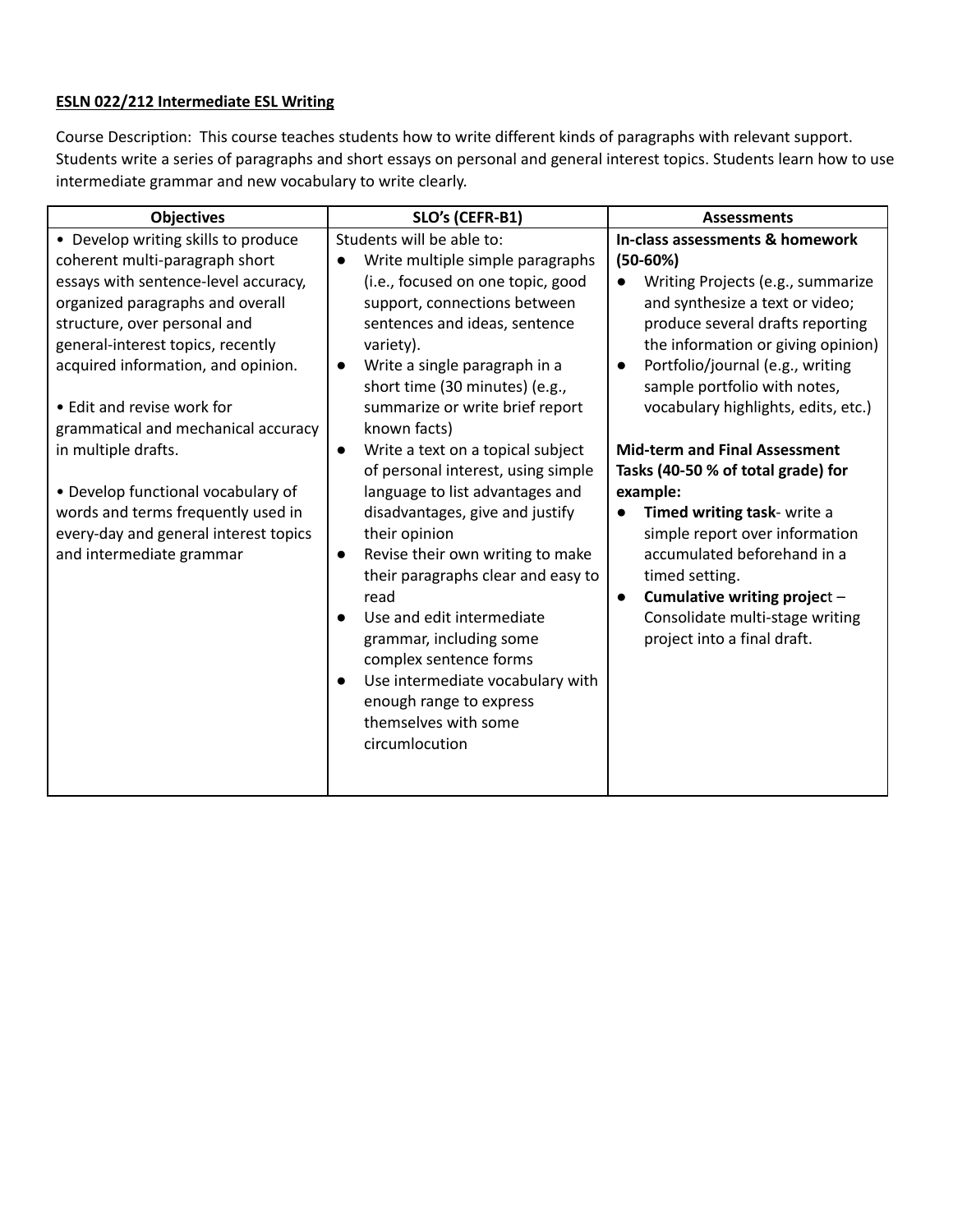## **ESLN 031/311 Advanced ESL Writing**

Course Description: This course introduces students to composition writing in the academic context. Students read and write effective compositions in multiple genres and develop their ability to analyze and critique peer writing. Students will improve their use of advanced vocabulary and grammar structures.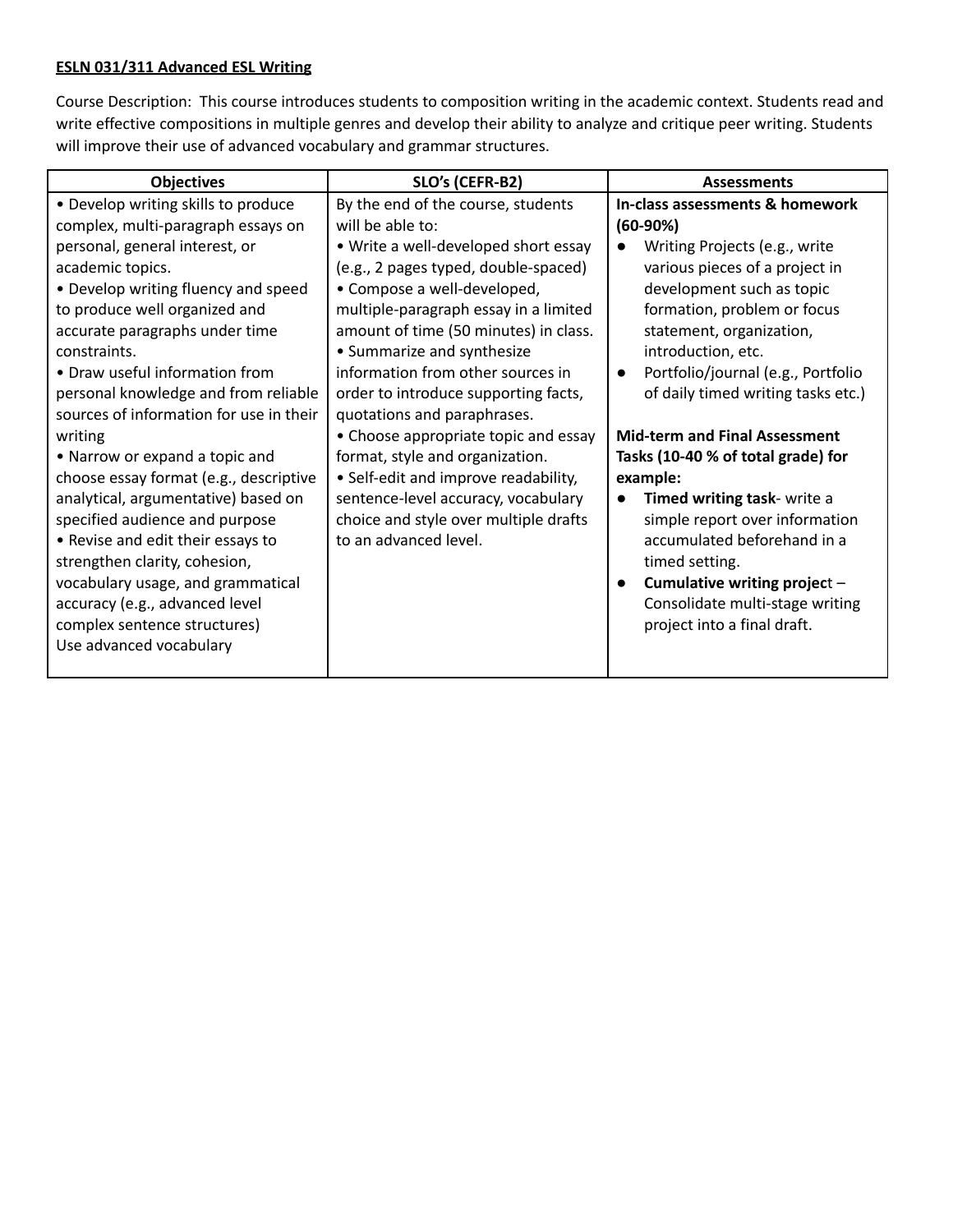## **ESLN 412 Academic ESL Writing**

Course Description: This course focuses on academic inquiry and writing with an emphasis on American conventions for non-native speakers of English. Students utilize critical reading and thinking skills to engage in the process of writing researched essays.

| <b>Objectives</b>                       | SLO's (CEFR-B2)                                                                | <b>Assessments</b>                                               |  |
|-----------------------------------------|--------------------------------------------------------------------------------|------------------------------------------------------------------|--|
| · develop effective strategies relevant | By the end of the course, students                                             | Writing assignments (50%)<br>$\bullet$                           |  |
| to writing from reading.                | will be able to:                                                               | -in-class assignments (30%                                       |  |
| • Improve fluency and accuracy in       | • write an essay that develops an                                              | -out-of-class assignments (20%)                                  |  |
| academic writing. Increase your         | argument systematically with                                                   | -Short summary, response, and                                    |  |
| academic vocabulary, especially         | appropriate highlighting of significant                                        | critique papers                                                  |  |
| words, phrases, and collocations        | points and relevant supporting detail;                                         | -Multi-draft, 4-6 page essay with                                |  |
| commonly used in academic writing,      | • make the content of a text on a                                              | evidence that integrates at least                                |  |
| •Paraphrase, summarize, synthesize,     | subject in their fields of interest more                                       | four academic sources                                            |  |
| and critically analyze source materials | accessible to a target audience by                                             | Note: Parts of the research paper<br>$\bullet$                   |  |
| • Identify, evaluate, select and use    | adding examples, reasoning and                                                 | assignment should be done and                                    |  |
| academic sources                        | explanatory comments; giving                                                   | assessed in class to ensure that                                 |  |
| • Follow the basic steps of writing a   | concrete examples, recapitulating                                              | students are not getting excessive                               |  |
| research paper                          | step by step and repeating the main                                            | outside help                                                     |  |
| • Follow established conventions for    | points; recapitulating step by step                                            | Quizzes and other assessments                                    |  |
| academic papers                         | and repeating the main points.                                                 | (20%)                                                            |  |
| • Revise and edit their essays to       | • use a variety of linking words; use a                                        | -Short quizzes and assessments                                   |  |
| strengthen clarity, cohesion,           | limited number of cohesive devices;                                            | with the following foci: fluency in                              |  |
| vocabulary usage, and grammatical       | structure longer texts in clear, logical                                       | writing, editing for accuracy,                                   |  |
| accuracy (e.g., advanced level          | paragraphs.                                                                    | paraphrasing outside sources,                                    |  |
| complex sentence structures)            | • use circumlocution and paraphrase                                            | using appropriate academic                                       |  |
| Use advanced vocabulary                 | to cover gaps in vocabulary and                                                | vocabulary in writing                                            |  |
|                                         | structure; express themselves clearly                                          | -Formative assessments on<br>$\bullet$                           |  |
|                                         | and without much restriction.                                                  | writing strategy use: strategies for                             |  |
|                                         | • understand and use the main                                                  | planning, organizing, drafting,                                  |  |
|                                         | technical terminology of field or                                              | revising, editing, and                                           |  |
|                                         | specialization.                                                                | proofreading are assessed in a<br>variety of in-class activities |  |
|                                         | • vary formulation to avoid frequent<br>repetition, but lexical gaps can still | -Peer review tasks: Students'<br>$\bullet$                       |  |
|                                         | cause hesitation and circumlocution.                                           | feedback on peers' drafts is                                     |  |
|                                         | • produce the appropriate                                                      | assessed                                                         |  |
|                                         | collocations of many words in most                                             | Presentation/Projects (10%)                                      |  |
|                                         | contexts fairly systematically.                                                | Presentation of final essay with                                 |  |
|                                         | • summarize main content of well                                               | evidence, ESL Symposium,                                         |  |
|                                         | structured; compare, contrast and                                              | Celebration of Student Writing,                                  |  |
|                                         | synthesise in writing; explain in                                              | etc.                                                             |  |
|                                         | writing the viewpoint articulated in a                                         | <b>Final Exam Assessment Tasks</b><br>$\bullet$                  |  |
|                                         | complex text supporting inferences                                             | (20% of total grade)                                             |  |
|                                         | • compare two works, considering                                               | - Timed essay production task                                    |  |
|                                         | themes, characters and scenes,                                                 | with incorporation of a source:                                  |  |
|                                         | exploring similarities and contrasts                                           | assessing the ability to use                                     |  |
|                                         | and explaining the relevance of the                                            | prewriting strategies, write an                                  |  |
|                                         | connections between them.                                                      | essay for organization and                                       |  |
|                                         | · give a reasoned opinion about a                                              | accuracy in vocabulary, grammar,                                 |  |
|                                         | work, showing awareness of the                                                 | spelling use, coherence, quality of                              |  |
|                                         | thematic, structural and formal                                                | ideas, and the ability to                                        |  |
|                                         |                                                                                | effectively incorporate at least                                 |  |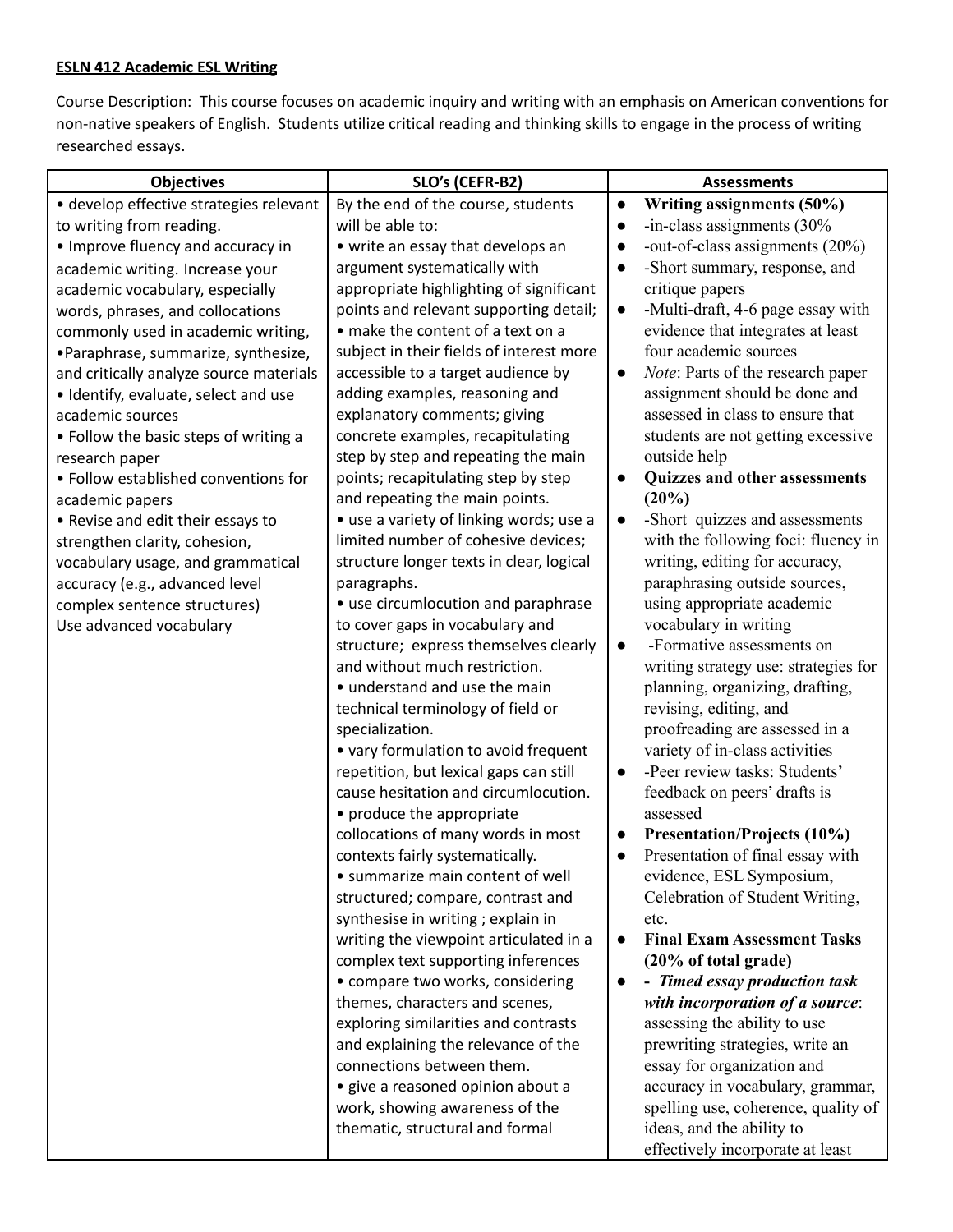| features and referring to the opinions | one quotation from an academic                    |
|----------------------------------------|---------------------------------------------------|
| and arguments of others.               | source with own ideas effectively                 |
| • evaluate the way the work            | and without plagiarizing.                         |
| encourages identification with         | <b>Note 1:</b> Provide students with<br>$\bullet$ |
| characters, giving examples; describe  | several quotes on a similar and                   |
| differences between works              | familiar topic. Assign a topic that               |
| • follow the conventional structure of | lends itself to integration of these              |
| the communicative task.                | quotes with students' own ideas.                  |
| • develop a clear description or       | <b>Note 2:</b> Require that students<br>$\bullet$ |
| narrative, expanding and supporting    | submit evidence of planning (e.g.                 |
| their main points with relevant        | a brief outline, brainstorming) and               |
| supporting detail and examples.        | evidence of interactive reading                   |
| · develop a clear argument,            | (e.g. notes on their text,                        |
| expanding and supporting their         | highlighting of main ideas) with                  |
| points of view at some length with     | the timed essay.                                  |
| subsidiary points and relevant         |                                                   |
| examples.                              |                                                   |
| • evaluate the advantages and          |                                                   |
| disadvantages of various options. Can  |                                                   |
| clearly signal the difference between  |                                                   |
| fact and opinion.                      |                                                   |
|                                        |                                                   |
|                                        |                                                   |
|                                        |                                                   |
|                                        |                                                   |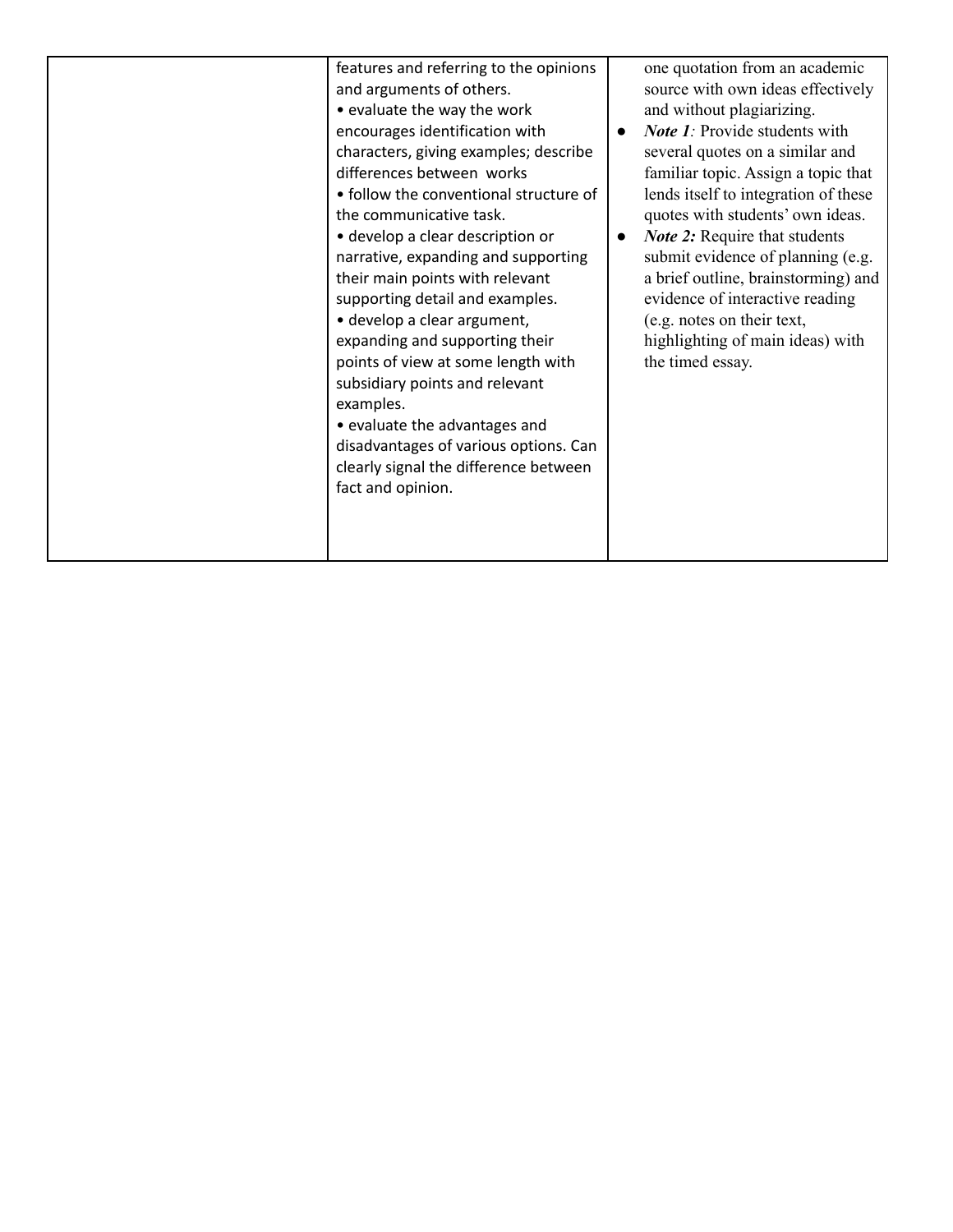#### **ESLN 512 Academic ESL Writing**

Course Description: Students engage in extensive critical reading and analysis of discipline-specific topics and compose well-documented papers on the basis of their research using standard English conventions and documentation. Attention is given to grammatical accuracy and language usage in written assignments.

| <b>Objectives</b>                       | SLO's (CEFR-C1)                         | <b>Assessments</b>                      |
|-----------------------------------------|-----------------------------------------|-----------------------------------------|
| · demonstrate an understanding of       | By the end of the course, students      | Writing (50%)                           |
| American expectations of academic       | will be able to:                        | -In-class assignments (20%)             |
| writing in English (e.g., using and     | • employ the structure and              | -out-of-class assignments (30%)         |
| documenting sources);                   | conventions of a variety of written     | -Short summary, response, and           |
| • identify key features of common       | genres, varying the tone, style and     | critique papers                         |
| written genres in their disciplines;    | register according to addressee, text   | --Multi-draft, 6-8 page long research   |
| evaluate published articles with        | type and theme.                         | paper that integrates at least six      |
| respect to the identified key generic   | • critically appraise a wide variety of | academic sources                        |
| features;                               | texts including literary works of       | Note: Parts of the research paper       |
| • identify, evaluate, select and use    | different periods and genres;           | assignment should be done and           |
| academic sources:                       | evaluate the extent to which a work     | assessed in class to ensure that        |
| • expand critical reading and writing   | meets the conventions of its            | students are not getting excessive      |
| strategies;                             | genre; describe and comment on ways     | outside help                            |
| • draw relevant information from        | in which the work engages the           | Other assessments (20%)                 |
| available academic sources for the      | audience (e.g. by building up and       | -Short quizzes/tests with the           |
| main components of written              | subverting expectations)                | following assessment foci: editing for  |
| discourse respecting college and        | • make complex, challenging content     | accuracy, coherence, effect, and        |
| disciplinary conventions in             | more accessible by explaining difficult | academic conventions, paraphrasing,     |
| documentation, argumentation and        | aspects more explicitly and adding      | summarizing, synthesizing, and          |
| format;                                 | helpful detail; adding redundancy,      | integrating outside sources, using      |
| • narrow a topic and write an           | explaining and modifying style and      | appropriate academic vocabulary in      |
| extended coherent and documented        | register; reorganise a complex source   | writing, analyzing and evaluating       |
| discussion of an argumentative or       | text in order to focus on the points of | features of common academic genres      |
| report thesis shaped by graduate        | most relevance to the target            | across disciplines                      |
| level academic reading and synthesis;   | audience.                               | -Timed-essay                            |
| • revise academic writing to improve    | • write clear, well-structured          | -Formative assessments on critical      |
| coherence, effect and academic          | expositions of complex subjects,        | reading and writing strategy use:       |
| conventions appropriate to individual   | underlining the relevant salient        | critical readings strategies and        |
| disciplinary and/or departmental        | issues.                                 | strategies for planning, organizing,    |
| standards;                              | • expand and support points of view     | drafting, revising, editing, and        |
| · edit all types of sentences using     | at some length with subsidiary points,  | proofreading are assessed in a variety  |
| various tenses in appropriate style for | reasons and relevant examples.          | of in-class activities                  |
| academic exposition on a topic of       | write a suitable introduction and       | -Peer review tasks: Students'           |
| one's own specialism;                   | conclusion to a longer report, article  | feedback on peers' drafts is assessed   |
| • integrate effective academic          | or dissertation on a complex            | Presentation/Projects (10%)             |
| vocabulary in writing;                  | academic or professional topic          | Presentation of final essay with        |
| • compose a well-developed              | provided that the topic is within their | evidence, ESL Symposium,                |
| multiple-paragraph response to a        | field of interest and there are         | Celebration of Student Writing, etc.    |
| variety of academic prompts in a        | opportunities for redrafting and        | <b>Final Exam Assessment Tasks</b>      |
| limited amount of time in class.        | revision.                               | (20% of total grade)                    |
|                                         | • consciously adopt the conventions     | 1 Timed synthesis and evaluation        |
|                                         | linked to the particular type of text   | task: assessing the ability to use      |
|                                         | concerned (structure, level of          | prewriting and reading strategies,      |
|                                         | formality and other conventions).       | write a critical synthesis essay with a |
|                                         | • interpret and present clearly and     | high level of effectiveness in          |
|                                         | reliably in writing (in Language B) the | organization and accuracy in            |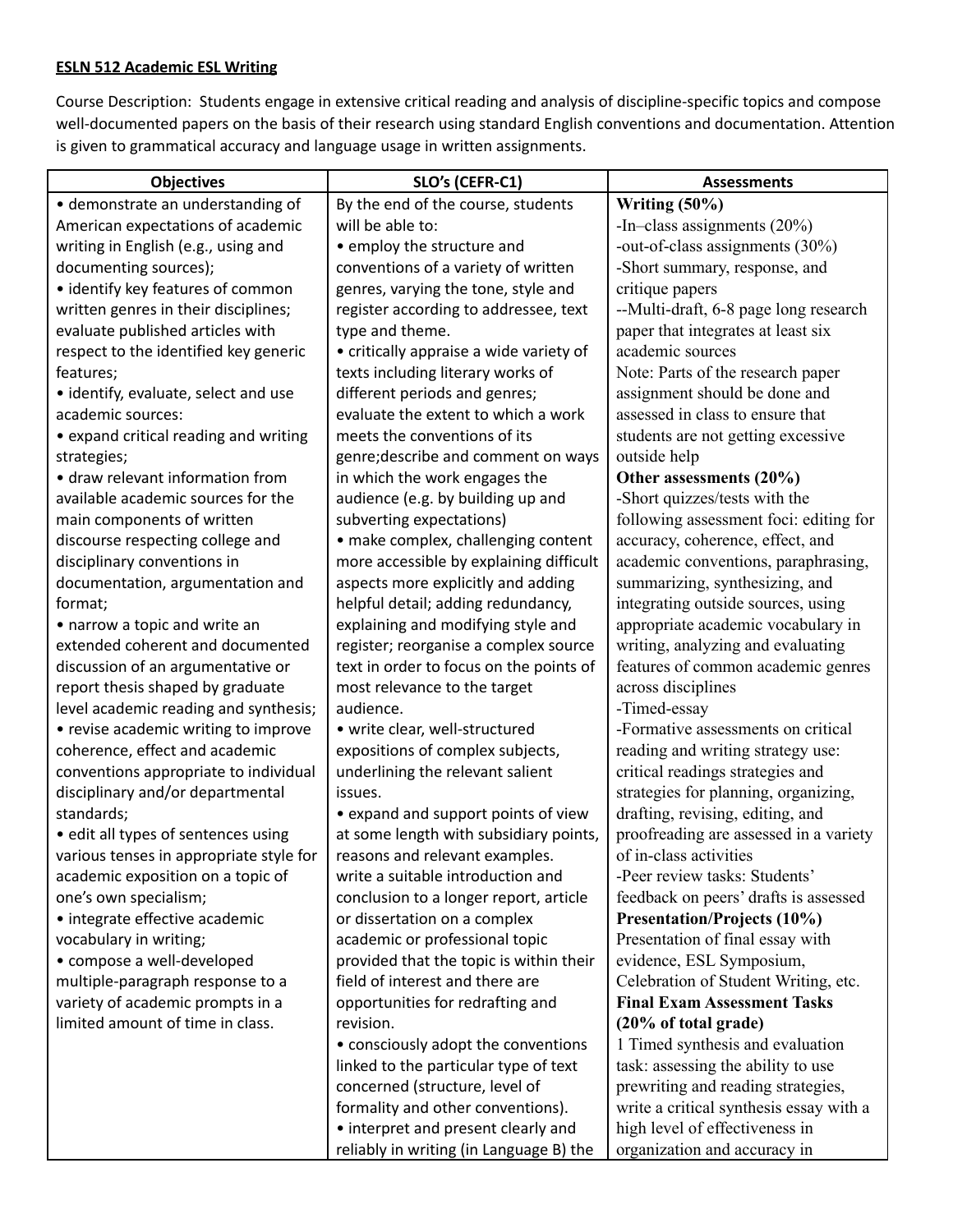|  | salient, relevant points contained in<br>complex diagrams and other visually<br>organised data on complex academic<br>or professional topics.<br>• summarise long and complex text<br>(e.g. academic article, novel extract,<br>editorial, literary review, report,)<br>respecting original style and register.<br>• use the conventions of the type of<br>text concerned to hold the target<br>reader's attention and communicate<br>complex ideas.<br>• produce well-organised, coherent<br>text, using a variety of cohesive<br>devices and organisational patterns.<br>• qualify opinions and statements<br>precisely in relation to degrees of, for<br>example, certainty/ uncertainty,<br>belief/doubt, likelihood etc.<br>make effective use of linguistic<br>modality to signal the strength of a<br>claim, an argument or a position.<br>• exploit their range of vocabulary<br>options creatively so as to readily and<br>effectively use circumlocution in<br>almost all situations.<br>• self-correct with a high degree of<br>effectiveness.<br>• use a broad range of complex<br>grammatical structures appropriately<br>and with considerable flexibility.<br>select an appropriate formulation<br>from a broad range of language to<br>express him/herself clearly, without<br>having to restrict what they want to<br>say.<br>• consistently maintain a high degree<br>of grammatical accuracy; errors are<br>rare and difficult to spot.<br>• select from several vocabulary<br>options in almost all situations by<br>exploiting synonyms of even less<br>common words.<br>• understand and use appropriately<br>the range of technical vocabulary and<br>idiomatic expressions common to his/<br>her area of specialization. | vocabulary,<br>quality of id<br>effectively in<br>sources with<br>without plag<br>Note 1: Prov<br>excerpts from<br>dealing with<br>Appropriate<br>students hav<br>knowledge (<br>of internatio<br>the U.S.). Th<br>short paragra<br>be abstracts<br>Note 2: Req<br>evidence of<br>outline, brai<br>of interactiv<br>their text, hi<br>with the tim |
|--|--------------------------------------------------------------------------------------------------------------------------------------------------------------------------------------------------------------------------------------------------------------------------------------------------------------------------------------------------------------------------------------------------------------------------------------------------------------------------------------------------------------------------------------------------------------------------------------------------------------------------------------------------------------------------------------------------------------------------------------------------------------------------------------------------------------------------------------------------------------------------------------------------------------------------------------------------------------------------------------------------------------------------------------------------------------------------------------------------------------------------------------------------------------------------------------------------------------------------------------------------------------------------------------------------------------------------------------------------------------------------------------------------------------------------------------------------------------------------------------------------------------------------------------------------------------------------------------------------------------------------------------------------------------------------------------------------------------------------------------------------|----------------------------------------------------------------------------------------------------------------------------------------------------------------------------------------------------------------------------------------------------------------------------------------------------------------------------------------------------|
|--|--------------------------------------------------------------------------------------------------------------------------------------------------------------------------------------------------------------------------------------------------------------------------------------------------------------------------------------------------------------------------------------------------------------------------------------------------------------------------------------------------------------------------------------------------------------------------------------------------------------------------------------------------------------------------------------------------------------------------------------------------------------------------------------------------------------------------------------------------------------------------------------------------------------------------------------------------------------------------------------------------------------------------------------------------------------------------------------------------------------------------------------------------------------------------------------------------------------------------------------------------------------------------------------------------------------------------------------------------------------------------------------------------------------------------------------------------------------------------------------------------------------------------------------------------------------------------------------------------------------------------------------------------------------------------------------------------------------------------------------------------|----------------------------------------------------------------------------------------------------------------------------------------------------------------------------------------------------------------------------------------------------------------------------------------------------------------------------------------------------|

grammar, coherence, leas, and the ability to ncorporate academic own ideas effectively ziarizing. wide students with m three academic texts the same topic. topics will guarantee that e sufficient background (e.g. academic challenges onal students studying in he excerpts should be at a aph level (or they could from research articles). **Note 2:** Require that students submit planning (e.g. a brief nstorming) and evidence e reading (e.g. notes on ghlighting of main ideas) ed essay.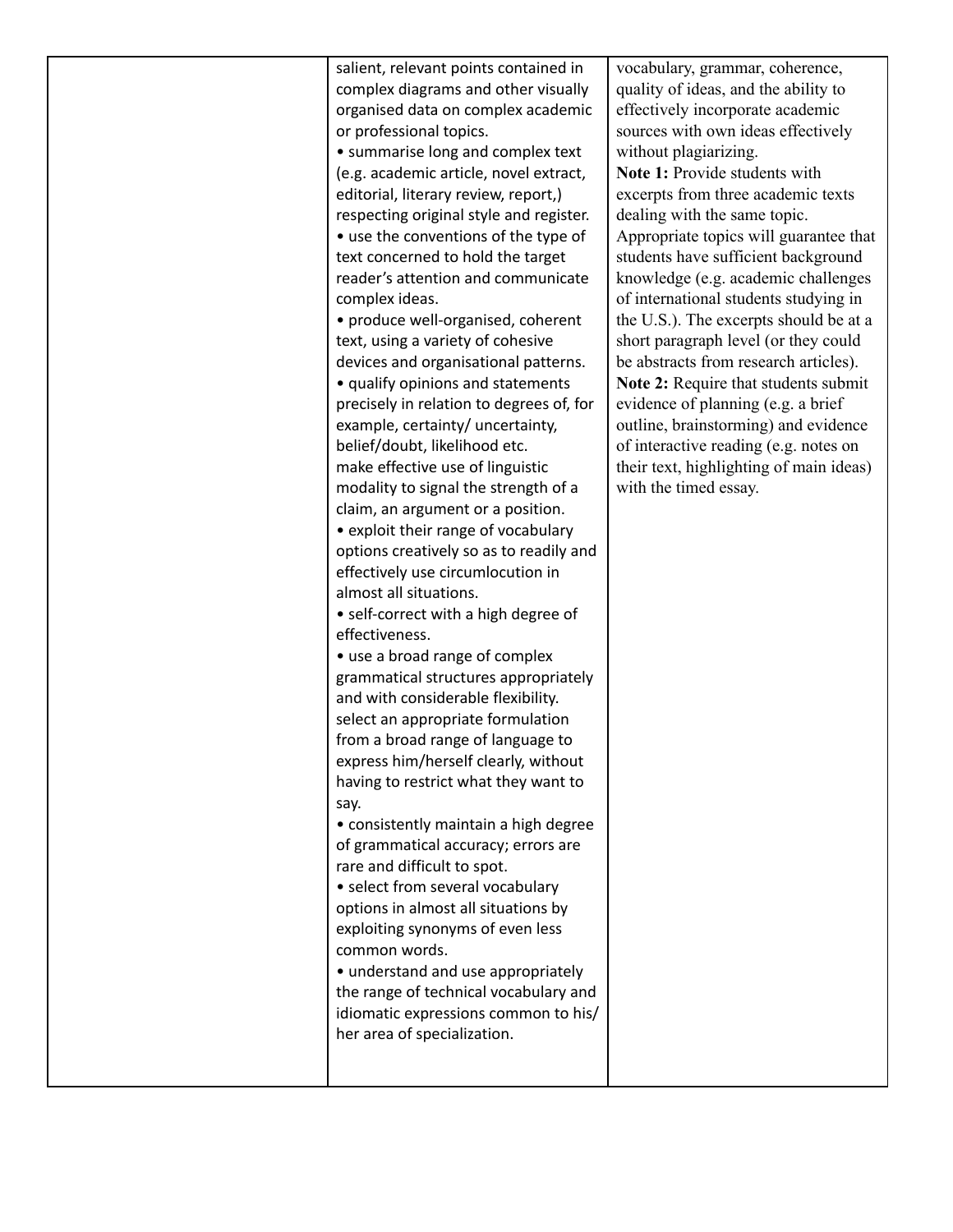### **ESLN 004 Foundations in ESL Reading**

Course Description: Students learn basic reading, vocabulary, and grammar skills. Students will be able to recognize basic parts of a sentence and understand the main idea. Students will be able to understand short and simplified reading passages related to their daily life and community.

| <b>Objectives</b>                                                                                                                                                                                                                                                                                                          | SLO's (CEFR-A1)                                                                                                                                                                                                                                                                                                                                                                                                                                             | <b>Assessments</b>                                                                                                                                                                                                                                                                                                                                                                                                                                                                                                                                                                                                                                                  |
|----------------------------------------------------------------------------------------------------------------------------------------------------------------------------------------------------------------------------------------------------------------------------------------------------------------------------|-------------------------------------------------------------------------------------------------------------------------------------------------------------------------------------------------------------------------------------------------------------------------------------------------------------------------------------------------------------------------------------------------------------------------------------------------------------|---------------------------------------------------------------------------------------------------------------------------------------------------------------------------------------------------------------------------------------------------------------------------------------------------------------------------------------------------------------------------------------------------------------------------------------------------------------------------------------------------------------------------------------------------------------------------------------------------------------------------------------------------------------------|
| • Develop basic reading skills such as<br>word and sentence recognition<br>• Use strategies to learn vocabulary<br>• Use a picture dictionary to build<br>vocabulary<br>• Understand the meaning of<br>sentences from context and textual<br>cues such as part of speech (nouns,<br>adverbs, adjectives), verb tense, etc. | By the end of the course, students<br>will be able to:<br>• Read and interpret short<br>sentence-length texts with supportive<br>visual cues & familiar vocabulary such<br>as, signs, text messages, social media,<br>news headlines, directions, etc.<br>• Interpret visual material such as<br>simple charts, graphs.<br>• Read and respond to<br>multi-sentence texts of general and<br>personal topics<br>• Recognize vocabulary in reading<br>passages | In-class assessments & homework<br>$(60-80%)$<br>Reading tasks (e.g. read word and<br>sentence level texts, identify<br>several objects and categorize or<br>place in location, put in order a<br>series of steps in a simple<br>process)<br>Vocabulary & comprehension<br>quizzes (e.g. find miscategorized<br>items in a sorted list, identify an<br>object from written description)<br><b>Mid-term and Final Assessment</b><br>Tasks (20-40 % of total grade) for<br>example:<br>Reading comprehension tests<br>(multiple tasks such as choose<br>between two descriptions of a<br>pictured item, use a daily planner<br>or bus schedule to solve a<br>problem) |
|                                                                                                                                                                                                                                                                                                                            |                                                                                                                                                                                                                                                                                                                                                                                                                                                             |                                                                                                                                                                                                                                                                                                                                                                                                                                                                                                                                                                                                                                                                     |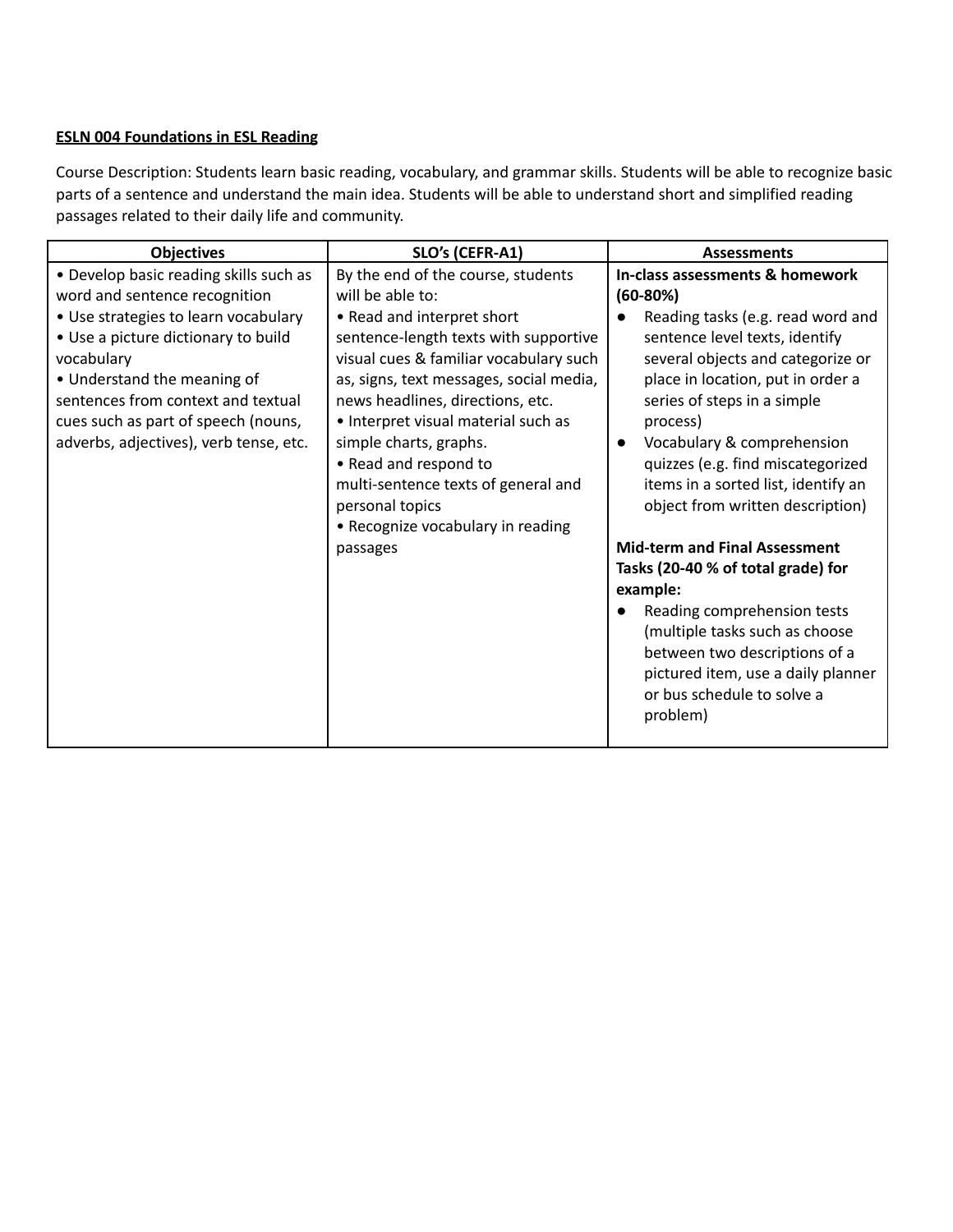# **ESLN 014/114 Beginning ESL Reading**

Course Description: This course teaches reading, vocabulary, and grammar skills to understand simple reading passages. Students learn to understand word meaning and recognize main ideas and supporting details in paragraphs.

| <b>Objectives</b>                       | SLO's (CEFR-A2)                         | <b>Assessments</b>                   |  |
|-----------------------------------------|-----------------------------------------|--------------------------------------|--|
| • Read and comprehend short simple      | By the end of the course, students      | In-class assessments & homework      |  |
| or modified factual texts over          | will be able to:                        | $(50-60%)$                           |  |
| familiar, personal concrete topics with | • Understand texts describing people,   | Reading tasks (e.g. read a simple    |  |
| high-frequency language                 | places, everyday life, and culture,     | poster promoting a campus event      |  |
| • Build vocabulary from, context and    | etc., provided that they are written in | and explain what you like or         |  |
| usage while responding to written       | simple language.                        | dislike; locating news article and   |  |
| material.                               | · Understand information given in       | sharing the results of a sports      |  |
| • Improve pre-, during and              | illustrated brochures and maps, e.g.    | event they follow)                   |  |
| post-reading strategies for orientation | the principal attractions of a city or  | Vocabulary & comprehension           |  |
| and comprehension of basic              | area.                                   | quizzes (e.g. read a short or        |  |
| academic level texts                    | • Understand the main points in short   | modified news article and            |  |
|                                         | news items on subjects of personal      | provide main details)                |  |
|                                         | interest (e.g. sport, celebrities).     |                                      |  |
|                                         | • Understand a short factual            | <b>Mid-term and Final Assessment</b> |  |
|                                         | description or report within their own  | Tasks (20-40 % of total grade) for   |  |
|                                         | field, provided that it is written in   | example:                             |  |
|                                         | simple language                         | Reading comprehension tests          |  |
|                                         | and does not contain unpredictable      | (multiple tasks such as listing the  |  |
|                                         | detail.                                 | main details of a short news         |  |
|                                         | • Understand written instructions       | story; locate places on a map        |  |
|                                         | over common classroom and daily life    | from a written description; read     |  |
|                                         | tasks                                   | two simple news articles of a        |  |
|                                         |                                         | recent event or celebrity, and       |  |
|                                         |                                         | show discrepancies between the       |  |
|                                         |                                         | two.)                                |  |
|                                         |                                         |                                      |  |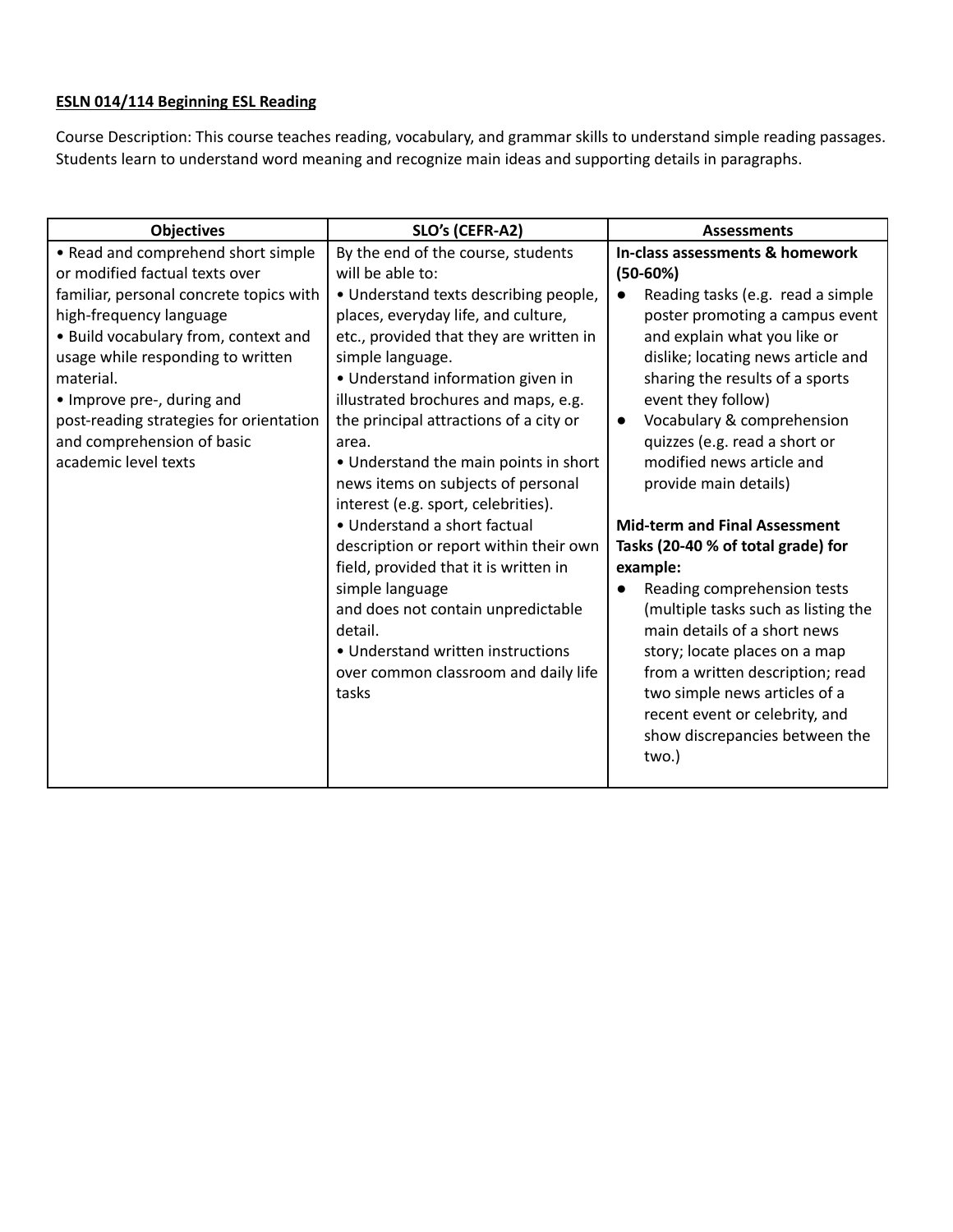### **ESLN 024/214 Intermediate ESL Reading**

Course Description: This course teaches students to read simplified texts on general topics of interest. Students use new strategies to understand short readings. Students learn to identify the structure, main ideas, and supporting details of texts.

| <b>Objectives</b>                                                                                                                                                                                                                                                                                                                                                                                                                                                           | SLO's (CEFR-B1)                                                                                                                                                                                                                                                                                                                                                                                                                                                                                      | <b>Assessments</b>                                                                                                                                                                                                                                                                                                                                                                                                                          |  |
|-----------------------------------------------------------------------------------------------------------------------------------------------------------------------------------------------------------------------------------------------------------------------------------------------------------------------------------------------------------------------------------------------------------------------------------------------------------------------------|------------------------------------------------------------------------------------------------------------------------------------------------------------------------------------------------------------------------------------------------------------------------------------------------------------------------------------------------------------------------------------------------------------------------------------------------------------------------------------------------------|---------------------------------------------------------------------------------------------------------------------------------------------------------------------------------------------------------------------------------------------------------------------------------------------------------------------------------------------------------------------------------------------------------------------------------------------|--|
| • Develop pre-, during-, and<br>post-reading strategies to answer<br>questions about the text<br>• Use the grammar in a paragraph to<br>understand topic sentences,<br>transitions, and linking words<br>• Talk and write about short readings<br>to summarize and express critical<br>thinking<br>• Build vocabulary through reading<br>straightforward factual texts of high<br>interest and commonly seen topics.<br>• Use simple grammar to understand<br>while reading | By the end of the course, students<br>will be able to:<br>• Read straightforward factual texts<br>on subjects related to their field,<br>personal interest, news of familiar<br>topics such as sports, with a<br>satisfactory level of comprehension.<br>. Pick out main ideas and details of<br>short texts as described above.<br>• Follow a list of rules or directions<br>expressed in full sentences or<br>multiple paragraphs.<br>• Follow the plot in short fiction and<br>non-fiction texts. | In-class assessments & homework<br>$(50-60%)$<br>Reading tasks (e.g. read an<br>authentic news article for group<br>discussion; Formulate an<br>informed opinion based on<br>readings from two opposing<br>viewpoints)<br>Vocabulary & comprehension<br>$\bullet$<br>quizzes (e.g. Read a follow-up<br>article that utilizes the same<br>recently used vocabulary and<br>answer a set of questions)<br><b>Mid-term and Final Assessment</b> |  |
| • Use an English-English learners'<br>dictionary to learn unknown words in<br>texts<br>• Locate and use new grammar in<br>class readings<br>• Accurately interpret visual material                                                                                                                                                                                                                                                                                          |                                                                                                                                                                                                                                                                                                                                                                                                                                                                                                      | Tasks (20-40 % of total grade) for<br>example:<br>Reading comprehension tests<br>(multiple tasks such read a short<br>instruction booklet with                                                                                                                                                                                                                                                                                              |  |
|                                                                                                                                                                                                                                                                                                                                                                                                                                                                             |                                                                                                                                                                                                                                                                                                                                                                                                                                                                                                      | comprehension check; Read a<br>one-page short story and explain<br>a plot detail)                                                                                                                                                                                                                                                                                                                                                           |  |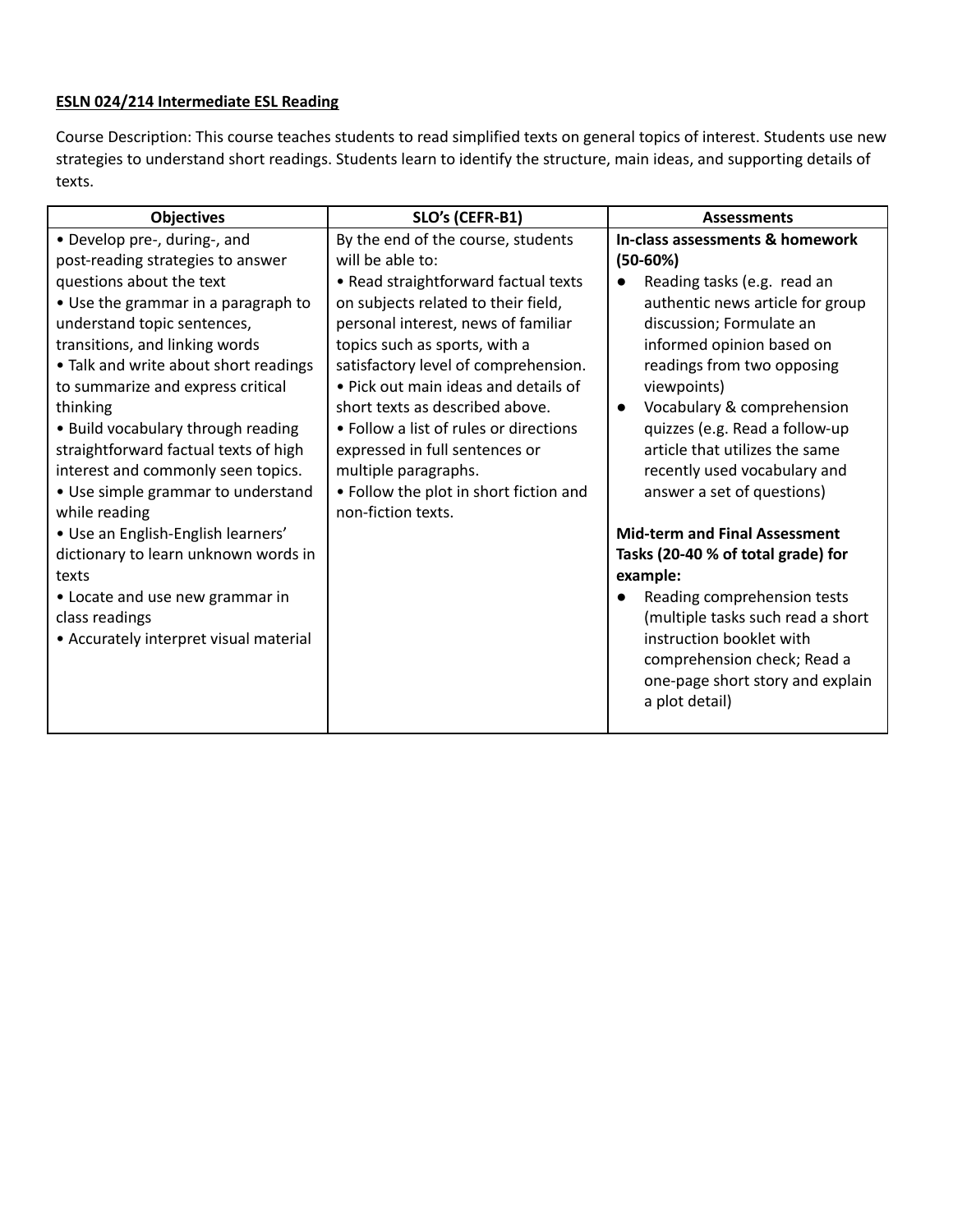### **ESLN 035/324 Advanced ESL Reading**

Course Description: This course teaches students to comprehend authentic, informational texts. Students identify main and supporting ideas, summarize information in a text, pose critical questions and infer the meaning of new vocabulary from context. Students practice skills in intensive and extensive reading, and study academic vocabulary and grammar through reading.

| <b>Objectives</b>                     | SLO's (CEFR-B2)                        | <b>Assessments</b>                       |  |
|---------------------------------------|----------------------------------------|------------------------------------------|--|
| • Read authentic printed and online   | By the end of the course, students     | In-class assessments & homework          |  |
| texts and answer comprehension        | will be able to:                       | $(50-60%)$                               |  |
| questions about those texts           | • Read novelette and chapter-length    | Reading tasks (Find an article           |  |
| •Identify and comprehend internal     | fiction and non-fiction, follow        | online that compliments a prior          |  |
| structures of essays and longer texts | straightforward story-lines, make      | reading and present details to a         |  |
| .Read novelette and chapter-length    | inferences and draw conclusions        | small group; Work cooperatively          |  |
| (fiction and nonfiction)              | based on details and simple rhetorical | to compare and contrast two              |  |
| .Recognize an author's purpose and    | and textual devices.                   | similar readings)                        |  |
| point of view                         | • Read with a large degree of          | Vocabulary & comprehension               |  |
| • Increase reading speed of short     | independence, adapting style and       | quizzes (e.g. Read a follow-up           |  |
| factual texts while improving         | speed of reading to different texts    | article that utilizes the same           |  |
| comprehension                         | and purposes                           | recently used vocabulary and             |  |
| • Pose critical questions of texts    | • Demonstrate a broad active           | answer a set of questions)               |  |
| • Apply knowledge of word parts to    | reading vocabulary (but may            |                                          |  |
| determine meanings of new             | experience some difficulty with        | <b>Mid-term and Final Assessment</b>     |  |
| vocabulary                            | low-frequency idioms and specialized   | Tasks (20-40 % of total grade) for       |  |
| • Identify and use new grammatical    | terminology).                          | example:                                 |  |
| forms from the assigned reading.      | .Read and respond to 500-750 word      | Reading comprehension tests<br>$\bullet$ |  |
| • Use context to expand vocabulary    | texts such as complex operating        | (Read various pieces and with            |  |
| in assigned readings                  | instructions, reports and articles of  | follow-up comprehension checks,          |  |
|                                       | contemporary issues.                   | including multiple choice but also       |  |
|                                       |                                        | open-ended questions that solicit        |  |
|                                       |                                        | multi-sentence answers)                  |  |
|                                       |                                        |                                          |  |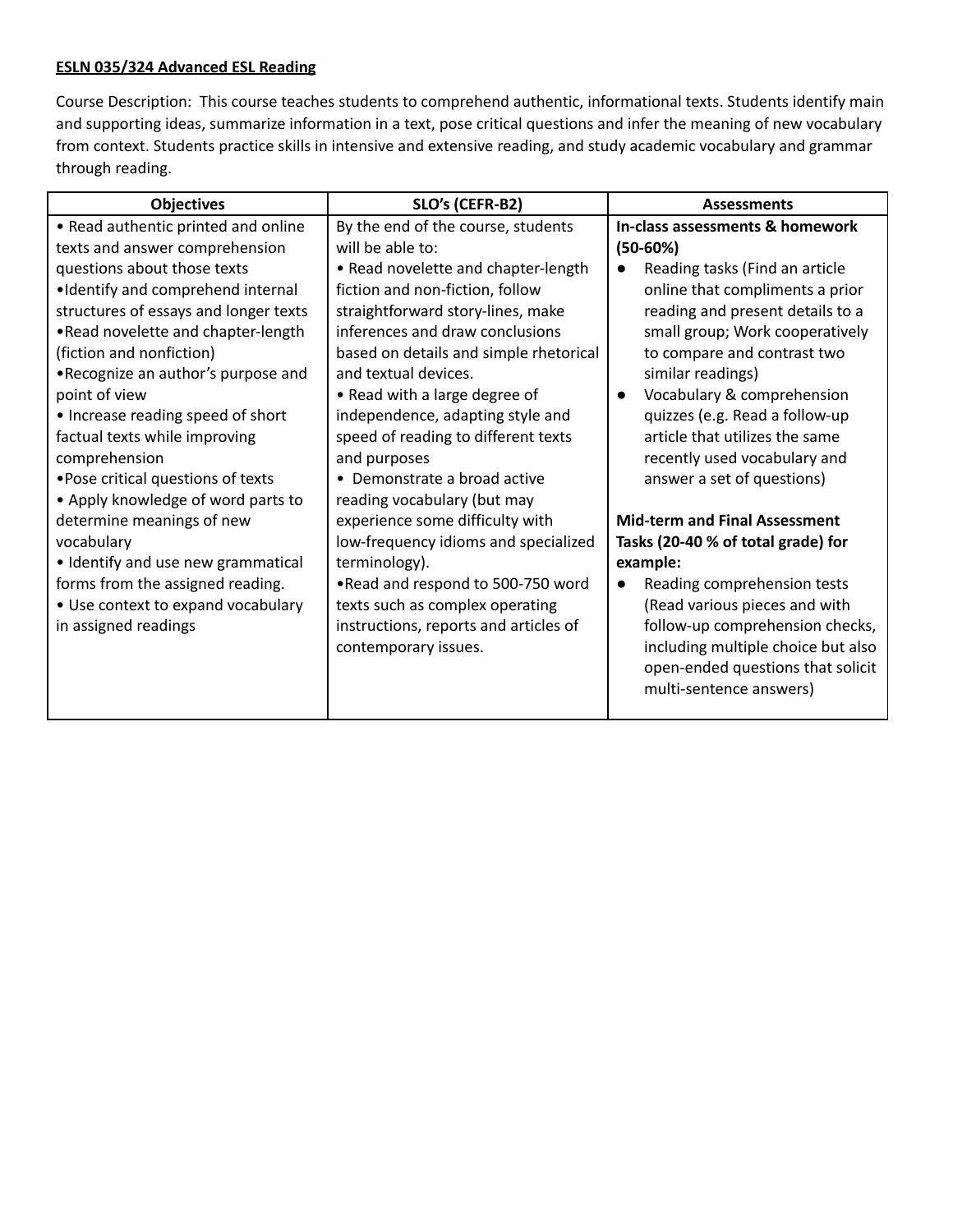#### **ESLN 044/414 Academic ESL Reading**

Course Description: Students in this course will explore various strategies when reading university-level academic texts. Students will compare and synthesize different points of view and recognize and respond to the rhetorical techniques and structures used by writers to achieve their purposes. Students further develop their academic vocabulary skills and strategies.

| <b>Objectives</b>                      | SLO's (CEFR-B2)                          | <b>Assessments</b>                                                                 |
|----------------------------------------|------------------------------------------|------------------------------------------------------------------------------------|
| • Ask and answer questions on          | By the end of the course, students       | In-class assessments & homework                                                    |
| expository and academic texts of       | will be able to:                         | (50%)                                                                              |
| personal topics                        | • use a variety of strategies to         | Reading tasks (Find an article                                                     |
| • Use complex reading strategies for   | achieve comprehension, including         | online that compliments a prior                                                    |
| pre-, during, and post-reading         | reading for main points; checking        | reading and present details to a                                                   |
| activities                             | comprehension by using contextual        | small group; Work cooperatively                                                    |
| • Identify connections across          | clues.                                   | to compare and contrast two                                                        |
| paragraphs                             | · obtain information, ideas and          | similar readings)                                                                  |
| • Read passages with general topics    | opinions from highly specialized         | Vocabulary & comprehension                                                         |
| at a rate of 200 words per minute      | sources within their field.              | quizzes (e.g. Read a follow-up                                                     |
| with 80% comprehension                 | recognize different structures in        | article that utilizes the same                                                     |
| • Use the internet to find appropriate | discursive text: contrasting             | recently used vocabulary and                                                       |
| academic level articles                | arguments, problem-solution              | answer a set of questions)                                                         |
| Study academic vocabulary of the       | presentation and cause-effect            |                                                                                    |
| appropriate level                      | relationships.                           | Mid-term (20%)                                                                     |
| · Use Biluroglu-Newfeld word list      | • read with a large degree of            | Final Assessment Tasks (30 %)                                                      |
| (BNL) up to 5,000 words orally and in  | independence, adapting style and         | For example                                                                        |
| writing                                | speed to different texts and purposes,   | <b>Vocabulary</b>                                                                  |
| • Apply strategies to learn new        | and using appropriate reference          | . In sentences, students will put one of                                           |
| academic vocabulary                    | sources selectively                      | the words from the table into the                                                  |
| • Identify the meaning of a new word   | • scan through straightforward,          | blank. Use 20 choices with 10 items:                                               |
| using academic vocabulary skills       | factual texts in magazines, brochures    | Make choices consistent with<br>curriculum word list levels.                       |
| • Accurately interpret visual material | identify information & determine         | · Defining vocabulary words. 10 items                                              |
| Use a dictionary to find the meaning   | usefulness                               | taken from vocabulary taught during                                                |
| of new words                           | • extrapolate the meaning of             | the course: Ensure that none of these                                              |
|                                        | unknown words from the context and       | items are the same as choices in                                                   |
|                                        | deduce sentence meaning                  | Section A.                                                                         |
|                                        | • demonstrate good range of              |                                                                                    |
|                                        | vocabulary for matters connected to      | In-class reading (500-600 words):                                                  |
|                                        | their field and most general topics;     | • Students asked to "Read the following                                            |
|                                        | • understand and use much of the         | article about a research project.                                                  |
|                                        | specialist vocabulary of their field but | Answer the questions that follow the                                               |
|                                        | problems with specialist terminology     | reading."                                                                          |
|                                        | outside of it.                           | • For each reading create between 5 &                                              |
|                                        | • interpret and describe reliably        | 10 items. Keep a ratio of 2                                                        |
|                                        | detailed information contained in        | global/holistic questions to 3 detailed                                            |
|                                        | complex diagrams, charts and other       | questions.                                                                         |
|                                        | visually organized information           |                                                                                    |
|                                        | • understand specialized articles        | <b>External reading:</b> Reading provided to<br>students 1 week prior to the exam. |
|                                        | outside their field, provided they can   | Students are allowed to bring a one-page                                           |
|                                        | use a dictionary occasionally to         | outline of the text but not the text itself:                                       |
|                                        | confirm their interpretation of vocab    |                                                                                    |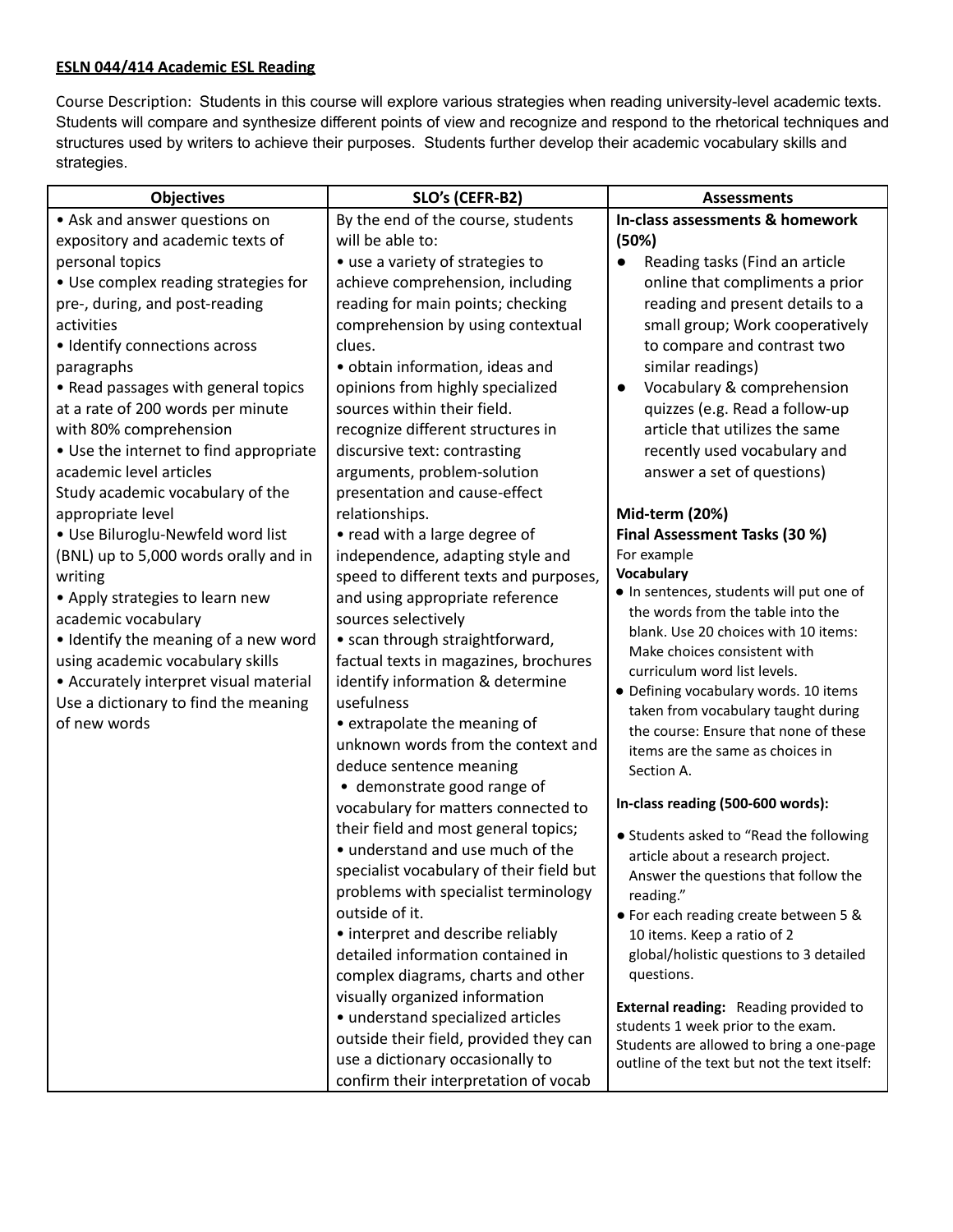**ESLN 054/514 Graduate ESL Reading** Course Description: Students respond to rhetorical techniques and structures used by academic and professional writers to achieve their purposes. Students build academic and discipline-specific vocabulary and learn how to comprehend complex grammar used in academic texts. Students engage in academic research and critical analysis, synthesis and response to graduate-level readings from students' disciplines.

| <b>Objectives</b>                      | SLO's (CEFR-C1)                         | <b>Assessments</b>                                                            |
|----------------------------------------|-----------------------------------------|-------------------------------------------------------------------------------|
| · Identify (e.g. by highlighting) and  | By the end of the course, students      | In-class assessments & homework                                               |
| explain authors' use of internal       | will be able to:                        | (50%)                                                                         |
| structures of general academic and     | • understand in detail lengthy,         | Reading tasks (Find an article                                                |
| disciplinary texts                     | complex texts, whether or not they      | online that compliments a prior                                               |
| •Evaluate authors' purpose and point   | relate to their own area of specialty,  | reading and present details to a                                              |
| of view in complex academic and        | provided they can reread difficult      | small group; Work cooperatively                                               |
| disciplinary texts                     | sections.                               | to compare and contrast two                                                   |
| ·Increase reading speed of             | • set out multiple perspectives on      | similar readings)                                                             |
| 400-500-word texts to over 250 wpm     | complex academic or professional        | Vocabulary & comprehension                                                    |
| while scoring 80% or above on          | topics, clearly distinguishing their    | quizzes (e.g. Read a follow-up                                                |
| related comprehension questions        | own ideas and opinions from those in    | article that utilizes the same                                                |
| •Critically evaluate the content and   | the sources.                            | recently used vocabulary and                                                  |
| arguments in complex academic and      | • read with a large degree of           | answer a set of questions)                                                    |
| disciplinary texts                     | independence, adapting style and        |                                                                               |
| .Use strategies to recognize and       | speed of reading to different texts     | Mid-term (20%)                                                                |
| comprehend cultural references in a    | and purposes, and using appropriate     | Final Assessment Tasks (30 %)                                                 |
| text                                   | reference sources selectively.          | For example                                                                   |
| •Synthesize multiple readings in       | • critically appraise a wide variety of | Vocabulary                                                                    |
| linguistic (e.g. a summary) and        | texts including literary works of       | · In sentences, students will put one of<br>the words from the table into the |
| non-linguistic (e.g. a graphic         | different periods and genres.           | blank. Use 20 choices with 10 items:                                          |
| organizer) ways                        | • use contextual, grammatical and       | Make choices consistent with                                                  |
| .Use library resources to research an  | lexical cues to infer attitude, mood    | curriculum word list levels.                                                  |
| academic topic in their disciplines    | and intentions and anticipate what      | · Defining vocabulary words. 10 items                                         |
| ·Increase vocabulary to at least 5500  | will come next                          | taken from vocabulary taught during                                           |
| words                                  | • use a variety of comprehension        | the course: Ensure that none of these                                         |
| •Use a vocabulary notebook to          | strategies (listening for main points;  | items are the same as choices in<br>Section A.                                |
| support vocabulary growth              | using contextual clues)                 | In-class reading (500-600 words):                                             |
| •Use collocation (e.g. on Google) and  | • understand humor, irony and           | • Students asked to "Read the following                                       |
| a thesaurus to increase                | implicit cultural references and pick   | article about a research project.                                             |
| comprehension of target vocabulary     | up nuances of meaning                   | Answer the questions that follow the                                          |
| • Accurately interpret visual material | • synthesize information and            | reading."                                                                     |
|                                        | arguments from a number of sources.     | • For each reading create between 5 &                                         |
|                                        | summarize long, complex texts(e.g.      | 10 items. Keep a ratio of 2                                                   |
|                                        | academic article, editorial, report,    | global/holistic questions to 3 detailed<br>questions.                         |
|                                        | scientific book); interpreting the      | External reading: Reading provided to                                         |
|                                        | content (occasionally checking          | students 1 week prior to the exam.                                            |
|                                        | unusual, technical terms).              | Students are allowed to bring a one-page                                      |
|                                        | · obtain information, ideas and         | outline of the text but not the text itself:                                  |
|                                        | opinions from highly specialized        |                                                                               |
|                                        | sources within their field.             |                                                                               |
|                                        | · demonstrate a broad lexical           |                                                                               |
|                                        | repertoire including a range of         |                                                                               |
|                                        | technical vocabulary & idiomatic        |                                                                               |
|                                        | expressions and colloquialisms;         |                                                                               |
|                                        | shows awareness of connotative          |                                                                               |
|                                        | levels of meaning.                      |                                                                               |
|                                        |                                         |                                                                               |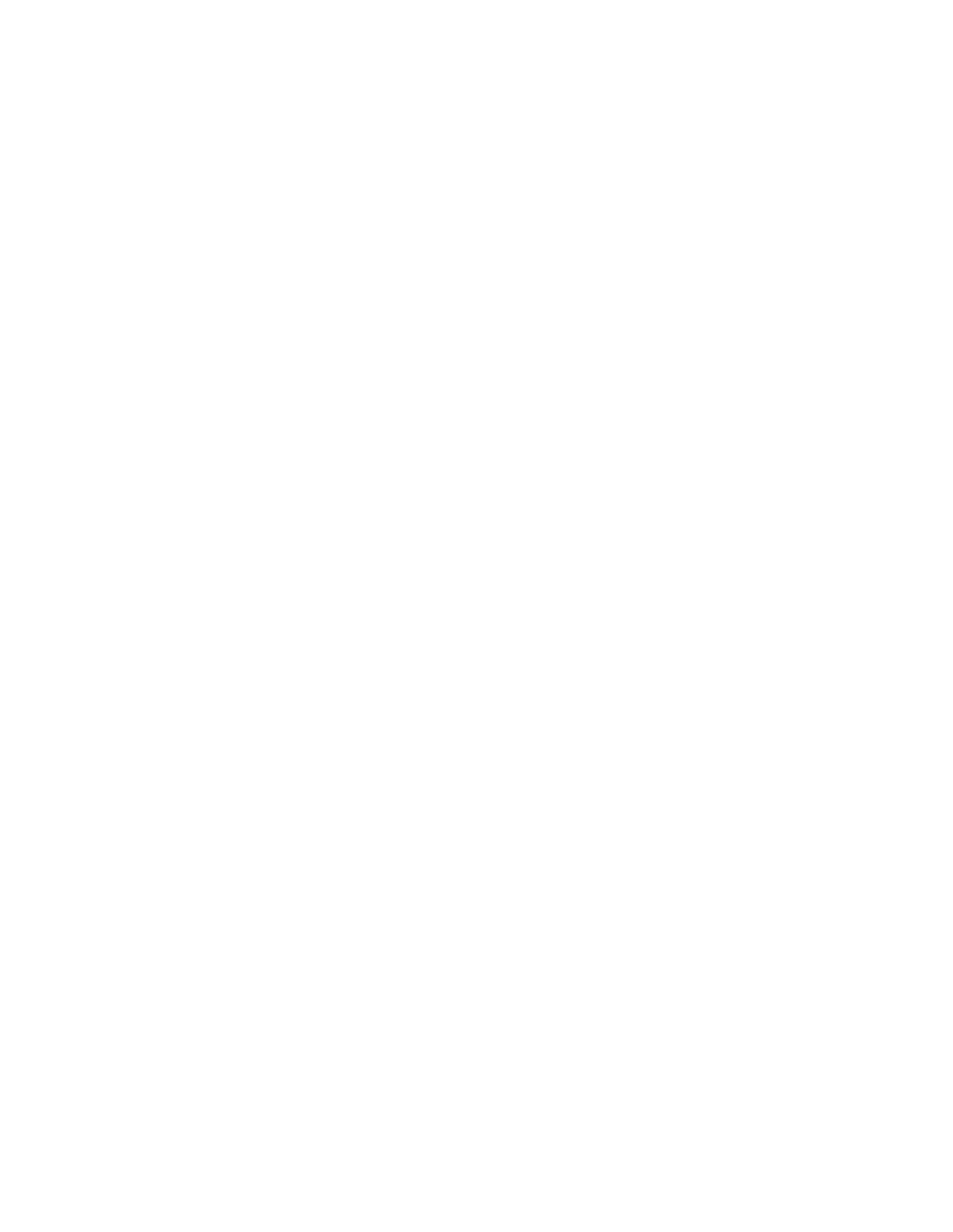### **ESLN 006 Foundations in ESL Speaking/Listening**

Course Description: This course builds basic speaking and listening skills in personal contexts. Students practice simple phrases and sentences such as asking and answering simple questions on personal and daily topics. Students learn vocabulary and grammar, improve pronunciation, and develop fluency and confidence.

| <b>Objectives</b>                    | SLO's (CEFR-A1)                        | <b>Assessments</b>                      |
|--------------------------------------|----------------------------------------|-----------------------------------------|
| • Repeat and pronounce letter        | By the end of the course, students     | In-class assessments & homework         |
| sounds, numbers, selected            | will be able to:                       | $(60-80%)$                              |
| vocabulary and simple expressions    | · Follow slow, carefully articulated   | Listening and speaking skill tasks      |
| from a dictation                     | speech with long pauses to assimilate  | (Capture the gist of a                  |
| • Describe themselves, their family, | meaning.                               | conversation after exposure to          |
| their home, people, clothing, food,  | • Recognize concrete information on    | new vocabulary; Contribute              |
| money, weather, and time             | familiar topics, delivered in slow and | information needed to fulfil a          |
| • Ask and answer basic questions     | clear speech                           | group task such as choosing from        |
| • Give short (1 minute) Monologues   | • Can produce simple mainly isolated   | a shopping list)                        |
| on personal topics                   | phrases about people and places.       | Vocabulary & comprehension<br>$\bullet$ |
| • Speak and understand English in    |                                        | quizzes (e.g. Short vocabulary          |
| real conversations (such as in the   |                                        | recognition quizzes)                    |
| grocery store, library, student      |                                        |                                         |
| bookstore, interviewing ESL Faculty, |                                        | <b>Mid-term and Final Assessment</b>    |
| and talking with other students in   |                                        | Tasks (20-40 % of total grade) for      |
| class) with some accuracy            |                                        | example:                                |
| • Use study skills for academic      |                                        | Listening comprehension                 |
| readiness (for example listening for |                                        | tests, speaking tests (multiple         |
| gist and specific information,       |                                        | tasks such as one-on-one oral           |
| organizing and categorizing, and     |                                        | interview over known topic)             |
| group work)                          |                                        | Speaking projects (e.g. gather          |
|                                      |                                        | and report information on               |
|                                      |                                        | your hometown as a short                |
|                                      |                                        | presentation using known                |
|                                      |                                        | vocabulary).                            |
|                                      |                                        |                                         |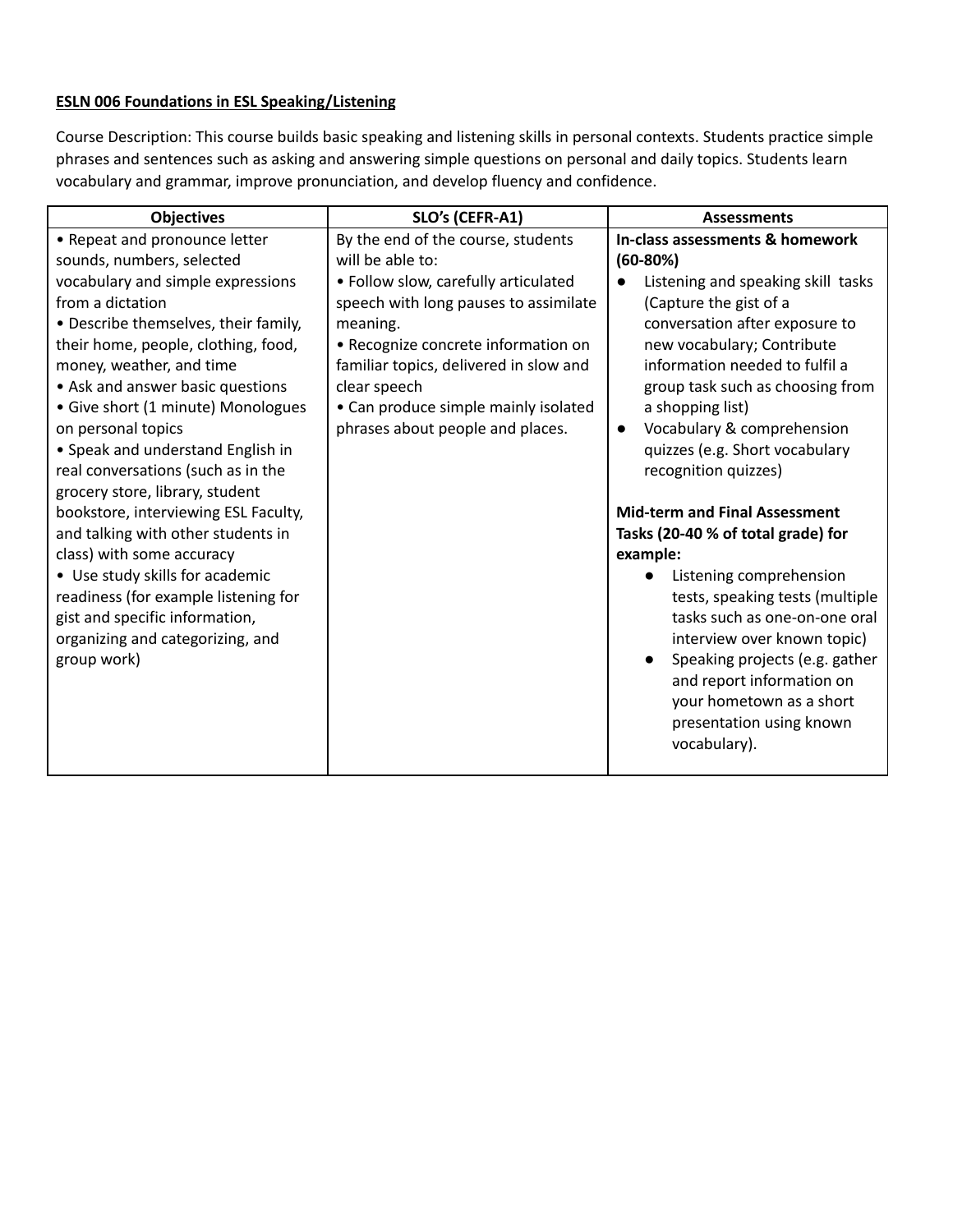### **ESLN 016/116 Beginning ESL Speaking/Listening**

Course Description: This course builds speaking and listening skills in social settings. Students learn and practice short conversations on personal topics. Students develop vocabulary and improve fluency, using understandable pronunciation and grammar.

| <b>Objectives</b>                     | SLO's (CEFR-A2)                          | <b>Assessments</b>                              |
|---------------------------------------|------------------------------------------|-------------------------------------------------|
| • • Produce learned expressions and   | By the end of the course, students       | In-class assessments & homework                 |
| questions appropriate for simple      | will be able to:                         | $(60-80%)$                                      |
| social and survival situations        | •Understand phrases and expressions      | Listening and speaking skill tasks<br>$\bullet$ |
| • Use simple language to ask          | related to areas of most immediate       | (Respond to presentation with                   |
| questions for information             | priority (e.g. very basic personal and   | appropriate questions; Produce a                |
| • Participate in simple social        | family information, shopping, local      | short video on your daily routine)              |
| conversations                         | geography, employment), provided         | Vocabulary & comprehension<br>$\bullet$         |
| • Ask and answer questions for        | speech is clearly and slowly             | quizzes e.g. Short vocabulary                   |
| personal information                  | articulated                              | recognition quizzes)                            |
| • Speak without preparation on a      | • Follow simple, sustained               |                                                 |
| personal topic (so that a sympathetic | conversation and respond to main         | <b>Mid-term and Final Assessment</b>            |
| listener can understand)              | ideas and details.                       | Tasks (20-40 % of total grade) for              |
| · Use basic vocabulary accurately in  | • Can give a simple description or       | example:                                        |
| speech                                | presentation of people, living or        | Listening comprehension tests,                  |
| • Use simple sentences with simple    | working conditions, daily routines.      | speaking tests (multiple tasks                  |
| verb tenses accurately in speech      | likes/dislikes etc. as a short series of | such answering multiple choice                  |
| • Produce English sounds alone and    | simple phrases and sentences linked      | questions over a short                          |
| in words, and produce basic stress    | into a list.                             | presentation; write next steps of               |
| and intonation patterns on practice   | • Speak understandably with minimal      | a process whose description was                 |
| materials                             | repetition (using well-known words       | interrupted.)                                   |
|                                       | and phrases over familiar topics;        | Speaking projects (e.g. present<br>$\bullet$    |
|                                       | understanding of may suffer when         | short speech over known topic                   |
|                                       | using unfamiliar vocabulary and less     | spontaneously and improve                       |
|                                       | rehearsed topics)                        | through preparation)                            |
|                                       |                                          |                                                 |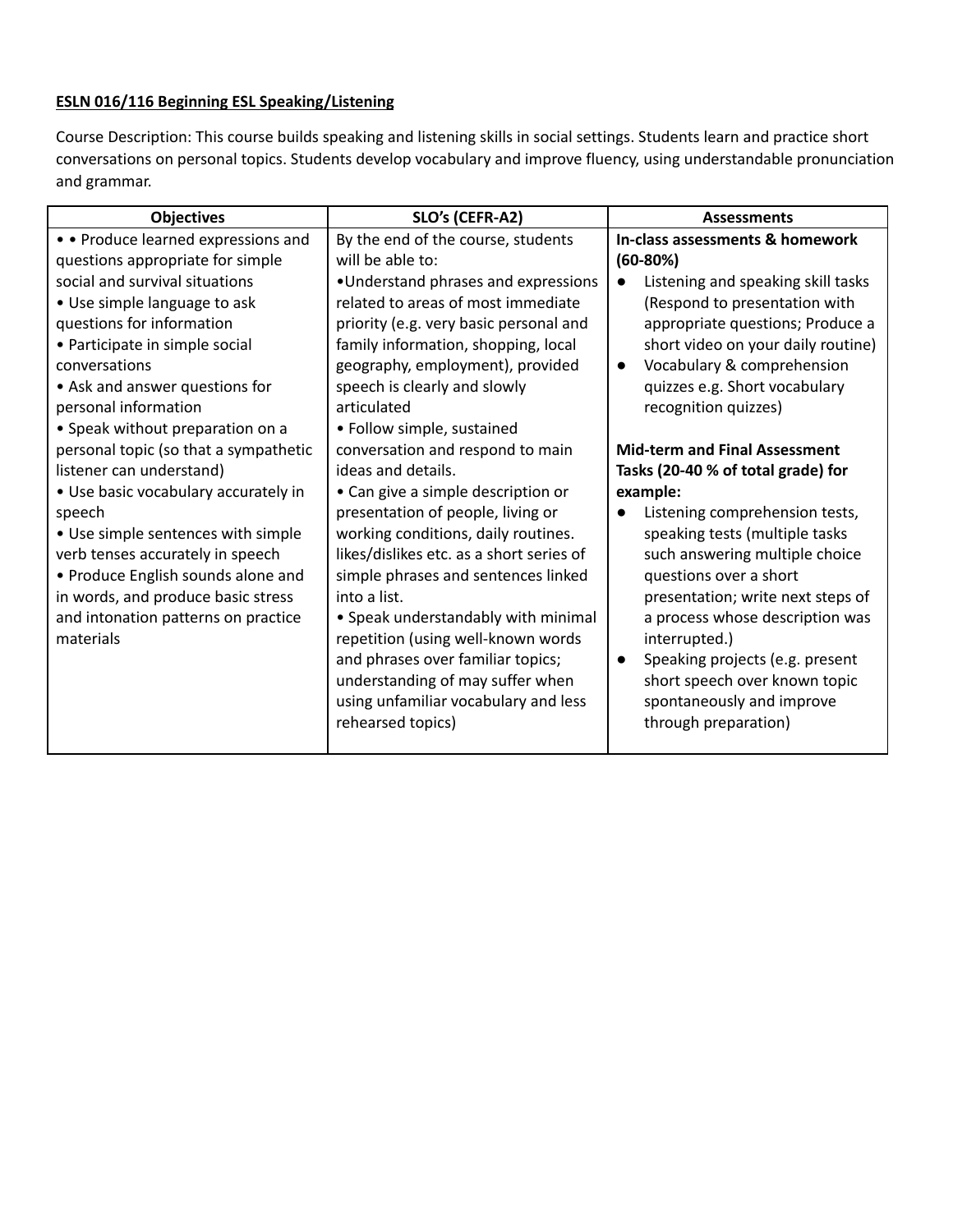## **ESLN 026/216 Intermediate ESL Speaking/Listening**

Course Description: This course teaches students to speak fluently and understand informal spoken English. Students improve their ability to talk about personal and informal topics in social and academic settings. Students learn pronunciation, spoken vocabulary, and grammar.

| <b>Objectives</b>                       | SLO's (CEFR-B1)                        | <b>Assessments</b>                          |
|-----------------------------------------|----------------------------------------|---------------------------------------------|
| • Use language functions (such as       | By the end of the course, students     | In-class assessments & homework             |
| giving and refusing permission, asking  | will be able to:                       | $(60-80%)$                                  |
| for information, asking for             | • Understand straightforward factual   | Listening and speaking skill tasks          |
| clarification, agreeing and             | information about common everyday      | (e.g. take a leadership, monitor or         |
| disagreeing) in social and academic     | topics, identifying both general       | reporter role in a small group              |
| settings                                | messages and specific details,         | discussion)                                 |
| • Talk about personal and informal      | provided speech is clearly articulated | Vocabulary & comprehension<br>$\bullet$     |
| topics in class using different roles   | in a generally familiar accent.        | projects (e.g. listen to video              |
| (e.g. leader, monitor, reporter)        | • Understand the main points of        | presentation, discuss in small              |
| • Sustain spoken conversation for       | clear standard speech on familiar      | groups, summarize and present               |
| several minutes in pairs and small      | matters regularly encountered in       | information to larger group)                |
| groups, exchanging information          | work, school, leisure etc., including  |                                             |
| accurately and fluently                 | short narratives                       | <b>Mid-term and Final Assessment</b>        |
| • Give short prepared talks based       | • Follow complex, sustained            | Tasks (20-40 % of total grade) for          |
| upon personal knowledge                 | conversation with multiple             | example:                                    |
| • Participate in conversations in class | participants and respond to main       | Listening comprehension tasks,              |
| • Notice and produce intonation and     | ideas and details.                     | speaking tasks (multiple tasks              |
| stress patterns in spoken English       | • Sustain a straightforward            | such as taking part in a                    |
|                                         | description with reasonably fluency    | panel-style discussion over                 |
|                                         | of one of a variety of familiar        | recently studied subject)                   |
|                                         | subjects, presenting it as a linear    | Speaking projects (e.g. report<br>$\bullet$ |
|                                         | sequence of points                     | specific details from an authentic          |
|                                         |                                        | listening source)                           |
|                                         |                                        |                                             |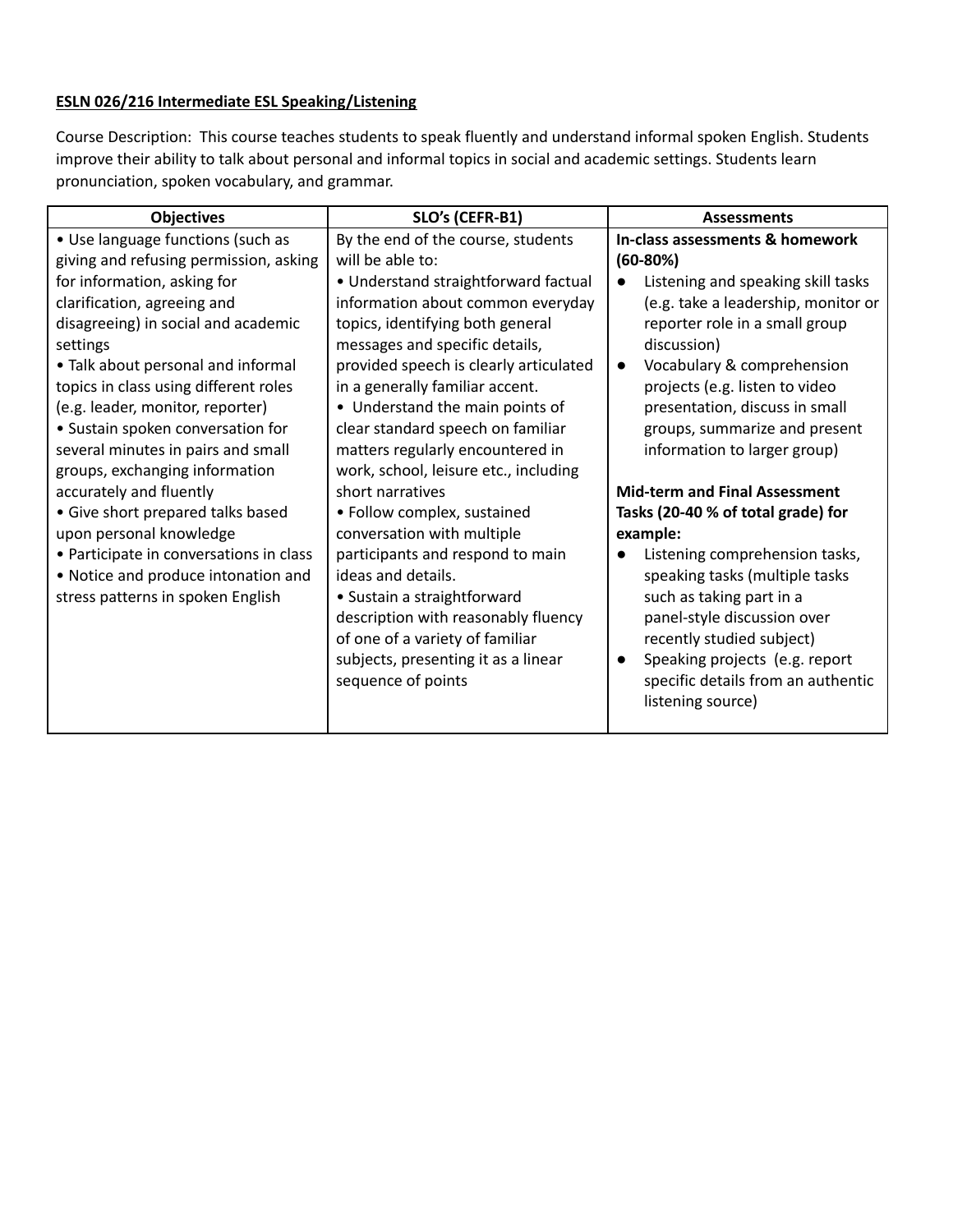### **ESLN 045/326 Advanced ESL Speaking/Listening**

Course Description: This course improves oral skills for participation in academic and social settings. Students practice listening and speaking skills in classroom presentations and discussions. Students learn note-taking skills from talks featuring a variety of accents. Students learn to use informal versus academic vocabulary and grammar forms appropriately in context.

| <b>Objectives</b>                      | SLO's (CEFR-B2)                          | <b>Assessments</b>                          |
|----------------------------------------|------------------------------------------|---------------------------------------------|
| • Deliver informative speeches on      | By the end of the course, students       | In-class assessments & homework             |
| topics of general or academic interest | will be able to:                         | $(60-80%)$                                  |
| Use appropriate technology, visual     | • Understand standard spoken             | Listening and speaking skill tasks          |
| aids (e.g. PowerPoint) and rhetorical  | language, live or broadcast on both      | (e.g. Listen to recording of an             |
| devices to give a presentation in      | familiar and unfamiliar topics           | authentic broadcast about a                 |
| groups or alone.                       | normally encountered in personal,        | familiar subject and create a               |
| • Listen to modified and authentic     | social, academic or vocational life.     | graphic organizer in follow-up              |
| sources for information and informed   | • Understand the main ideas of           | group discussion)                           |
| entertainment.                         | propositionally and linguistically       | Vocabulary & comprehension<br>$\bullet$     |
| • Participate in and sustain           | complex speech on both concrete          | projects (e.g. Interview several            |
| conversations with multiple speakers   | and abstract topics delivered in         | members of a group, analyze and             |
| • Take meaningful notes from short     | standard speech, including technical     | present findings in class)                  |
| academic lectures given in modified    | discussions in known subjects.           |                                             |
| English                                | • Follow extended speech and             | <b>Mid-term and Final Assessment</b>        |
| • Identify and use appropriate speech  | complex lines of argument provided       | Tasks (20-40 % of total grade) for          |
| in informal and formal settings        | the topic is reasonably familiar, and    | example:                                    |
| • Notice and produce moderate          | the direction of the talk is sign-posted | Listening comprehension tests,<br>$\bullet$ |
| control of supra-segmental intonation  | by explicit markers.                     | speaking tests (multiple tasks              |
| in speech                              | • Give clear, developed descriptions     | such note taking from a                     |
| • Produce speech that may be           | and presentations, with significant      | lecture-style presentation)                 |
| influenced by native language yet is   | points, and relevant supporting          | Speaking projects such as                   |
| easily understandable with some        | detail.                                  | preparing and giving a                      |
| necessary repetition or clarification  |                                          | well-developed group                        |
|                                        |                                          | presentation.                               |
|                                        |                                          |                                             |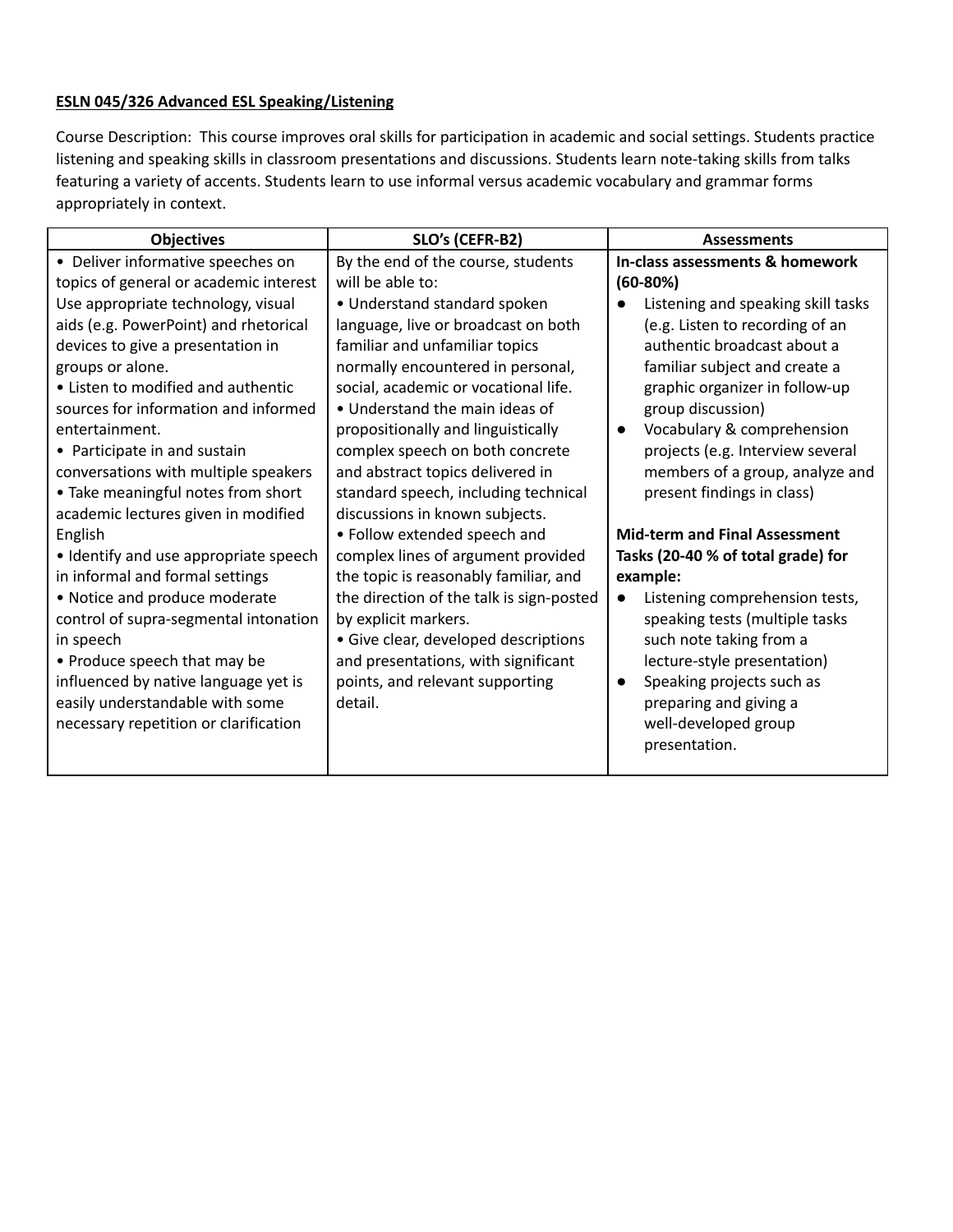### **ESLN 046/416 Academic ESL Speaking/Listening**

Course Description: This course improves speaking and listening skills for active participation in academic settings. Students practice comprehending lectures on academic topics, taking notes and effectively participating in informal and formal classroom speaking activities. Students continue to build and use academic vocabulary in oral discourse.

| <b>Objectives</b>                                                                                                                                                                                                                                                                                                                                                                                                                                                                                                                                                                                                                                                                                                                                                                                                                                                                                            | SLO's (CEFR-B2)                                                                                                                                                                                                                                                                                                                                                                                                                                                                                                                                                                                                                                                                                                                                                                                                                                                                                                                                                                                                                       | <b>Assessments</b>                                                                                                                                                                                                                                                                                                                                                                                                                                                                                                                                                                                                                                                                                                                                                                                                                                                                                                        |
|--------------------------------------------------------------------------------------------------------------------------------------------------------------------------------------------------------------------------------------------------------------------------------------------------------------------------------------------------------------------------------------------------------------------------------------------------------------------------------------------------------------------------------------------------------------------------------------------------------------------------------------------------------------------------------------------------------------------------------------------------------------------------------------------------------------------------------------------------------------------------------------------------------------|---------------------------------------------------------------------------------------------------------------------------------------------------------------------------------------------------------------------------------------------------------------------------------------------------------------------------------------------------------------------------------------------------------------------------------------------------------------------------------------------------------------------------------------------------------------------------------------------------------------------------------------------------------------------------------------------------------------------------------------------------------------------------------------------------------------------------------------------------------------------------------------------------------------------------------------------------------------------------------------------------------------------------------------|---------------------------------------------------------------------------------------------------------------------------------------------------------------------------------------------------------------------------------------------------------------------------------------------------------------------------------------------------------------------------------------------------------------------------------------------------------------------------------------------------------------------------------------------------------------------------------------------------------------------------------------------------------------------------------------------------------------------------------------------------------------------------------------------------------------------------------------------------------------------------------------------------------------------------|
| • Use different elicitation devices and<br>registers in conversation with others<br>• Participate appropriately in small<br>group discussions on academic topics<br>• Deliver speeches of specified<br>rhetorical types<br>• Answer questions and argue own<br>position in response to a prepared<br>speech<br>• Raise questions in response to the<br>formal presentation of another<br>• Cite source material appropriately<br>when delivering a prepared speech<br>• Grasp the main idea and some<br>details of authentic media broadcasts<br>• Make accurate notes showing main<br>and subordinate points from a<br>university-level lecture on a topic<br>containing some unfamiliar material<br>• Demonstrate patterned control of<br>suprasegmental articulation in<br>spontaneous speech<br>• Produce speech that is accented but<br>intelligible to most native speakers<br>with minimum repetition | By the end of the course, students<br>will be able to:<br>• understand recordings in social,<br>professional or academic life<br>• follow extended speech and<br>complex lines of argument provided<br>the topic is reasonably familiar and<br>the direction of the talk is sign-posted<br>by explicit markers.<br>· understand a lecture on a familiar<br>subject; take notes on important<br>points (may miss some information);<br>distinguish main themes from aside;<br>recognise the intended audience &<br>the purpose, attitudes and opinion of<br>the author.<br>• ask follow up questions to check<br>understanding, and get clarification;<br>ask people to explain how an idea fits<br>with the main topic under discussion.<br>• synthesise and report information<br>and arguments from spoken/written<br>sources.<br>• summarise important points in<br>longer, complex texts on subjects of<br>interest<br>• demonstrate a range of language to<br>give clear descriptions, express<br>viewpoints & develop arguments | In-class assessments & homework<br>(60%)<br>Listening and speaking skill tasks<br>(e.g. Listen to recording of an<br>authentic broadcast about a<br>familiar subject and create a<br>graphic organizer in follow-up<br>group discussion)<br>Vocabulary & comprehension<br>$\bullet$<br>projects (e.g. Interview several<br>members of a group, analyze and<br>present findings in class)<br>Mid-term and Final (40 % of total<br>grade) for example:<br>Written response - 10 min.<br>(comprehension, citation, etc.)<br>- Students will write answers to<br>questions from the lecture.<br>Presentation - 2 min. per student -<br>-Students will give a presentation<br>based on the topic of the lecture.<br>-Students in the audience will take<br>notes for response in the discussion.<br>Discussion/Debate (discussion<br>functions, comprehension, note<br>taking, etc.)<br>- Students will participate in a small |
|                                                                                                                                                                                                                                                                                                                                                                                                                                                                                                                                                                                                                                                                                                                                                                                                                                                                                                              | without much conspicuous searching<br>for words, using some complex<br>sentence forms.<br>· demonstrate a good command of<br>simple language structures and some<br>complex grammatical forms, (may use<br>complex structures rigidly with some<br>inaccuracy).<br>· generally use appropriate<br>intonation, rhythm & stress;<br>pronunciation generally aids<br>intelligibility; express him/herself<br>confidently, clearly and politely in a<br>formal or informal register<br>· initiate discourse, take their turn<br>when (may lack elegance); help the                                                                                                                                                                                                                                                                                                                                                                                                                                                                        | group (3-4 students) discussion based<br>on student presentation points and<br>lecture points.                                                                                                                                                                                                                                                                                                                                                                                                                                                                                                                                                                                                                                                                                                                                                                                                                            |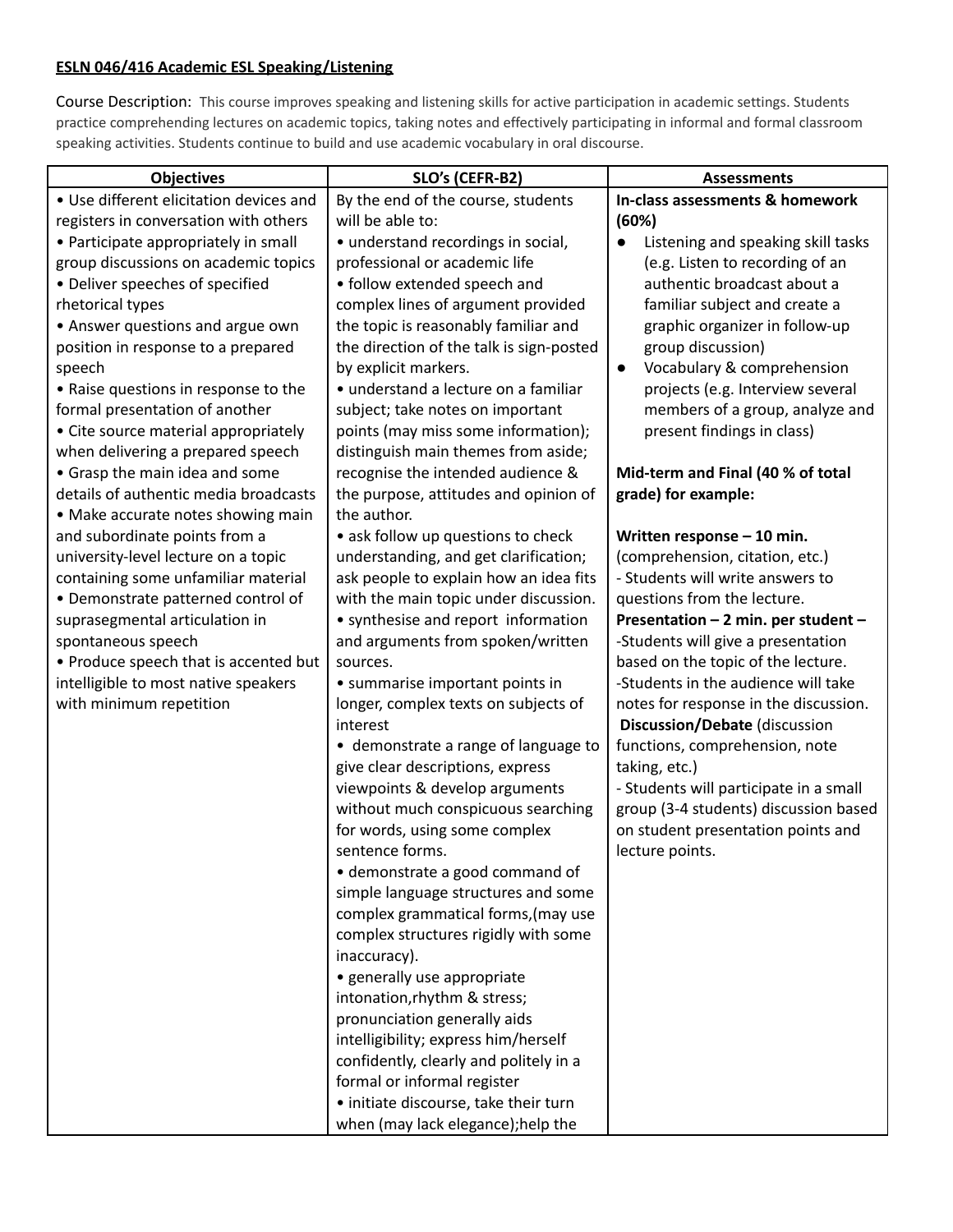|  | discussion along (confirm<br>comprehension, invite others in, etc).<br>• reformulate an idea to emphasise<br>or explain a point.<br>• use the language fluently,<br>accurately and effectively on a wide<br>range of general, academic,<br>vocational or leisure topics, marking<br>clearly the relationships between<br>ideas.<br>• give a clear, systematically<br>developed presentation, with<br>highlighting of significant points, and<br>relevant supporting detail.<br>· develop a clear argument,<br>expanding and supporting their<br>points of view at some length with<br>subsidiary points and relevant<br>examples; give the advantages and<br>disadvantages of various options.<br>• take a series of follow up questions<br>with a degree of fluency and<br>spontaneity which poses no strain for<br>either him/herself or the audience |  |
|--|---------------------------------------------------------------------------------------------------------------------------------------------------------------------------------------------------------------------------------------------------------------------------------------------------------------------------------------------------------------------------------------------------------------------------------------------------------------------------------------------------------------------------------------------------------------------------------------------------------------------------------------------------------------------------------------------------------------------------------------------------------------------------------------------------------------------------------------------------------|--|
|--|---------------------------------------------------------------------------------------------------------------------------------------------------------------------------------------------------------------------------------------------------------------------------------------------------------------------------------------------------------------------------------------------------------------------------------------------------------------------------------------------------------------------------------------------------------------------------------------------------------------------------------------------------------------------------------------------------------------------------------------------------------------------------------------------------------------------------------------------------------|--|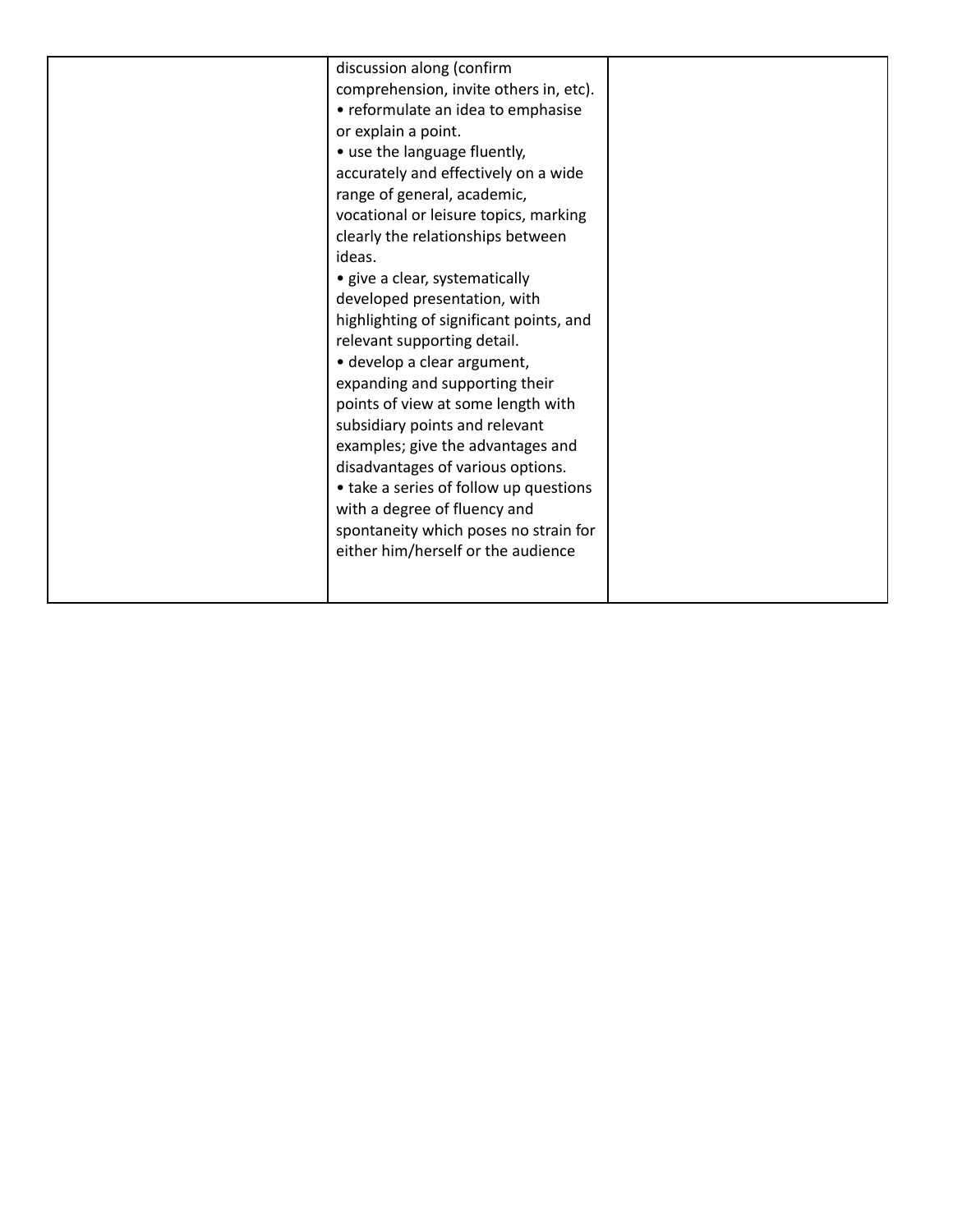### **ESLN 054/516 Graduate ESL Speaking/Listening**

Course Description: This course improves oral skills within graduate-level academic settings. Students listen to lectures and discussions on academic and professional topics, take notes, and participate in in-depth discussions using critical analysis. Students expand their passive and active vocabulary knowledge and improve accuracy in their oral production. Students prepare and give professional presentations.

| <b>Objectives</b>                     | SLO's (CEFR-B2)                                                 | <b>Assessments</b>                      |
|---------------------------------------|-----------------------------------------------------------------|-----------------------------------------|
| • Participate appropriately in small  | By the end of the course, students                              | In-class assessments & homework         |
| group discussions on academic topics  | will be able to:                                                | (60%)                                   |
| • Take accurate notes showing main    | • follow extended speech on abstract                            | Listening and speaking skill tasks      |
| and subordinate points from           | and complex topics beyond their own                             | (e.g. Listen to recording of an         |
| graduate-level lectures               | field (may need to confirm occasional                           | authentic broadcast about a             |
| • Use frequently occurring speech     | details)                                                        | familiar subject and create a           |
| functions to request clarification,   | · follow most lectures, discussions                             | graphic organizer in follow-up          |
| interrupt, suggest, disagree,         | and debates with relative ease; take                            | group discussion)                       |
| apologize, etc. in large group        | detailed notes recording information                            | Vocabulary & comprehension<br>$\bullet$ |
| discussions on academic topics        | accurately so close to the original that                        | projects (e.g. Interview several        |
| · Give professional,                  | the notes could also be used by other                           | members of a group, analyze and         |
| visually-supported presentations for  | people.                                                         | present findings in class)              |
| specified academic purposes           | · select relevant, detailed                                     |                                         |
| • Answer questions and defend their   | information and arguments on                                    | Mid-term and Final (40 % of total       |
| position after giving a presentation  | complex, abstract topics from                                   | grade) for example:                     |
| • Raise appropriate questions after   | multiple spoken sources (e.g.                                   |                                         |
| the presentation of another student   | lectures, podcasts, formal discussions                          | Written response - 10 min.              |
| • Cite source material appropriately  | and debates, interviews etc.),                                  | (comprehension, citation, etc.)         |
| when giving a presentation            | provided that standard language is                              | - Students will write answers to        |
| • Use academic speaking conventions   | delivered at normal speed in one of                             | questions from the lecture.             |
| (e.g., eye contact, gestures) while   | the range of accents familiar to the                            | Presentation - 2 min. per student -     |
| giving a presentation                 | listener.                                                       | -Students will give a presentation      |
| • Demonstrate patterned control of    | • understand a wide range of                                    | based on the topic of the lecture.      |
| supra-segmental intonation in speech  | recorded and broadcast audio                                    | -Students in the audience will take     |
| • Sustain speech that is accented but | material, including some                                        | notes for response in the discussion.   |
| intelligible to most native speakers  | non-standard usage, and identify                                | Discussion/Debate (discussion           |
| with minimum repetition               | finer points of detail including implicit                       | functions, comprehension, note          |
| · Use advanced academic vocabulary    | attitudes and relationships between                             | taking, etc.)                           |
| accurately when speaking              | speakers.                                                       | - Students will participate in a small  |
| · Use appropriate academic grammar    | • explain the attitude or opinion                               | group (3-4 students) discussion based   |
| when speaking                         | expressed on a specialised topic,                               | on student presentation points and      |
|                                       | supporting inferences with reference                            | lecture points.                         |
|                                       | to the original.                                                |                                         |
|                                       | • relate own contribution skillfully to                         |                                         |
|                                       | those of other speakers; ask for                                |                                         |
|                                       | explanation or clarification of                                 |                                         |
|                                       | complex, abstract ideas in<br>professional or academic contexts |                                         |
|                                       | modify their expression to express                              |                                         |
|                                       | degrees of commitment or hesitancy,                             |                                         |
|                                       | confidence or uncertainty; adjust                               |                                         |
|                                       | level of formality (register and style)                         |                                         |
|                                       | to suit the social context: formal,                             |                                         |
|                                       | informal or colloquial as appropriate                           |                                         |